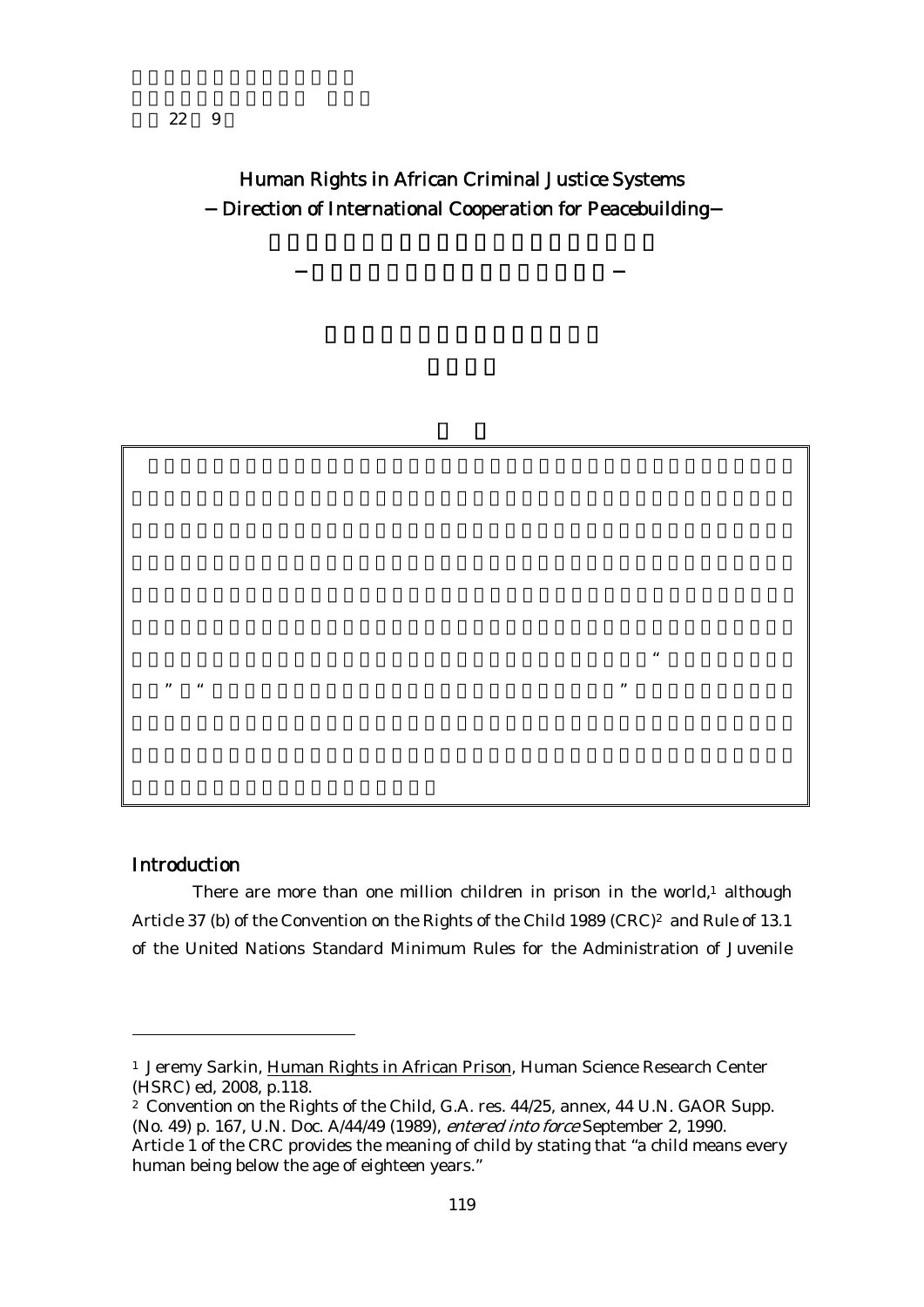Justice 1985 (Beijing Rules)<sup>3</sup> stipulate that deprivation of liberty from children should be used only as "a measure of last resort and for the shortest appropriate period of time."<sup>4</sup> Many of such detained children are first-time offenders, most of whom committed minor offences.5 And, they come from the poor communities where their governments have failed to support and provide necessities for their living.6 Because children are on the way of their development and are sensitive, depriving children of liberty causes long-term psychological and physical damage.7 Imprisonment deprives children of a connection with their family and friends, takes away their rights to educational opportunities, and brings disadvantage and stigma to them. Imprisonment also prevents children from being rehabilitated and reintegrated into the society.8

Since so many children are, in fact, in prison, human rights scholars and practitioners have investigated conditions of detained children. Imprisonment of children is often a first resort, particularly in Africa, and the prison conditions are seriously deplorable.<sup>9</sup> The governments of African countries can not afford to allocate budget to consider alternatives nor improve the prison conditions for the inmates.

The economic and social infrastructure in African countries is still fragile. These conditions explain in part why so many children are in prison.10 The poor economic situations drive children to break laws for survival, and commit offences such

-

http://www.kcl.ac.uk/depsta/law/research/icps/worldbrief/wpb\_country.php?country=45, last accessed on April 30, 2010.

<sup>3</sup> UN Standard Minimum Rules for the Administration of Juvenile Justice, G.A. res 40/33, adopted November 29, 1985.

<sup>4</sup> Convention on the Rights of the Child, supra note 2, Article 37 (a).

<sup>5</sup> United Nations Children's Fund (UNICEF), Press Centre, information is available at http://www.unicef.org/media/media\_21061.html, last accessed on March 6, 2010.

<sup>6</sup> Ibid., para.3.

 $7$  Ibid., para.2.

<sup>8</sup> Jeremy Sarkin, supra note 1, pp.124-125.

<sup>&</sup>lt;sup>9</sup> See, Jeremy Sarkin, *supra* note 1, pp.117-118.

The percentage of the child population under the age of 18 in African prisons normally ranges between 0.5% and 2.5% with the exception of Namibia, whose population of children in the general prison is the highest in Africa at 5.5%.9 The proportion of child population is small, but the number of the juvenile who are detained is not.

See, also, King's College of London School of Law, International Centre for Prison Studies, Prison Brief for South Africa.

For example, in South Africa, juvenile prisoners under the age of 18 represent 0.8.% of the total prison population of 164,667. This means there are more than 1,300 child prisoners, (as of October 31, 2009), available at,

<sup>10</sup> Penal Reform International, Juvenile Justice, available at

http://www.penalreform.org/juvenile-justice-2.html, last accessed on March 5, 2008.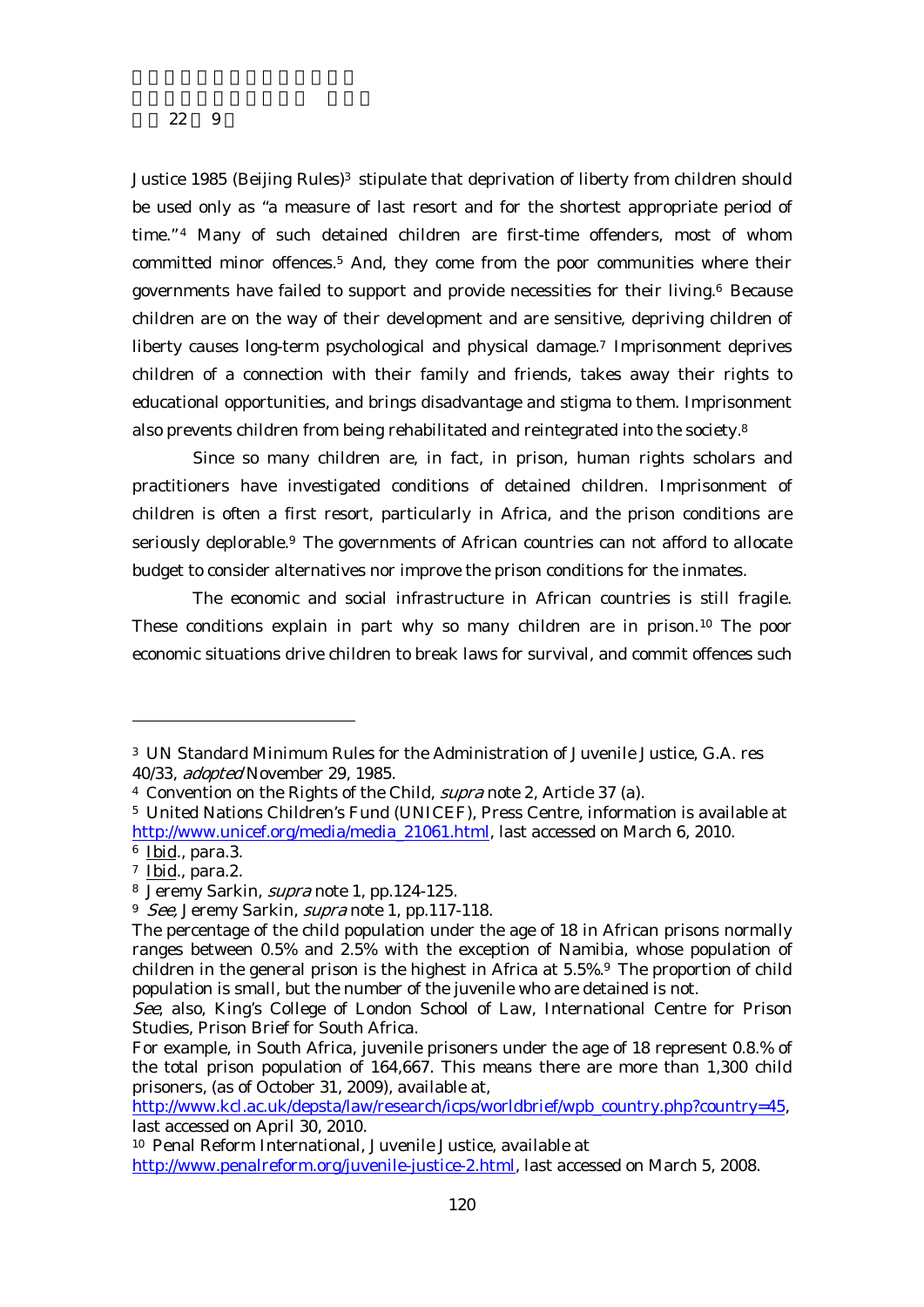as theft, vagrancy, and begging for living.11 Such children often receive a jail sentence not because of the crimes they committed, but because of their status including stateless, homeless, or parentless.<sup>12</sup> Even some children who are victims of human trafficking and/or sexual exploitation are detained because of lack of an identification card or legal immigration documents.13 In addition, human rights professionals have found that the problems of prisons in African states are not only because of poor economic situations but also because of some unique and serious aspects in African countries such as culture and history.14

One of the problems regarding prison conditions in Africa is that children are often held with adult prisoners in an overcrowded cell due to lack of space.15 It is said that "the level of overcrowding in the [African] prisons is inhuman."16 Harsh and overcrowded prison conditions cause damage to children's welfare. This is a violation of Article 17 (b) of the African Charter on the Rights and Welfare of the Child ensuring that "children are separated from adults in their place of detention and imprisonment."17 Such children are at risk of violence, abuse, and the denial of their human rights.

Therefore, African governments must take children's vulnerability into their consideration, and provide special care for them. Specifically, alternatives to imprisonment of child offenders should be considered in countries where children are suffering from harsh prison conditions since Article 3 of the CRC obliges member states to undertake "the best interests of the child."18

This research paper explores human rights conditions in the context of juvenile justice in African criminal justice systems. Section I clarifies recent situations of

<sup>11</sup> Ibid., para.2.

<sup>12</sup> Office of the United Nations High Commissioner for Refugees, Executive Committee of the High Commissioner Programme 50th Session, Note on International Protection at para.22, available at http://ijrl.oxfordjournals.org/cgi/reprint/11/3/557.pdf, last accessed on April 30, 2008.

<sup>13</sup> UNICEF, Child protection from violence, exploitation and abuse: Children and Justice, para.4, available at http://www.unicef.org/protection/index\_juveniljustice.html, last accessed on April 27,2010

<sup>14</sup> African Prison Project, introduction, available at

http://www.africanprisons.com/project.html, last accessed on March 10, 2008.  $\frac{15}{15}$  Jeremy Sarkin, *supra* note 1, p.123.

<sup>16</sup> Adam Stapleton, Penal Reform International and Bluhm Legal Clinic of the Northwestern University School of Law, Access to Justice in Africa and Beyond: Making the Rule of Law a Reality (2007), p.6. para.2.

<sup>17</sup> African Charter on the Rights and Welfare of the Child, OAU Doc. CAB/LEG/24.9/49 (1990), entered into force Nov. 29, 1999. Article 17 (b).

<sup>&</sup>lt;sup>18</sup> Convention on the Rights of the Child, *supra* note 2, Article 3.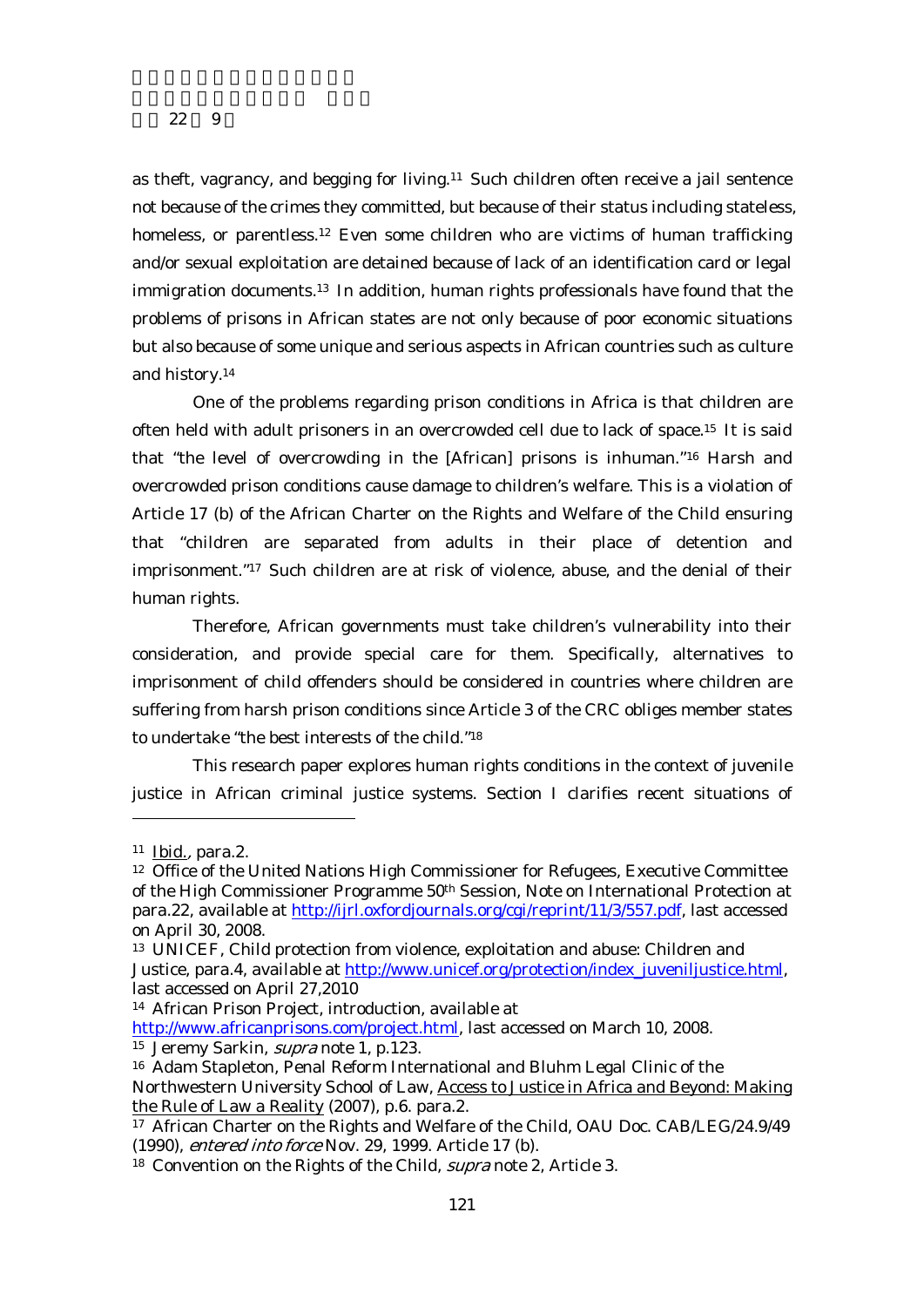violations of the rights of children in Africa with two parts (Part 1 and 2): Part 1 explains the general description of the problems. Part 2 shows some specific country profiles. Section II examines the causes of neglect of the rights of children in the African criminal justice systems. And Section III scrutinizes possible reform of criminal proceedings and prison conditions for the achievement of juvenile justice in Africa.

# I. Violation of Children's Rights in African Criminal Justice Systems

## 1. General description

There are some common challenges regarding juvenile justice in African criminal justice systems. They are: (i) prolonged periods of imprisonment of children; (ii) lack of separation of juvenile prisoners from adult prisoners; and (iii) lack of health care and educational opportunities for child inmates.

#### (i) Prolonged periods of children's imprisonment

Deprivation of children's liberty must be used as a measure of last resort and for the shortest appropriate or possible time, as it is stipulated in the CRC and the Beijing Rules. However, this fundamental principle is seldom implemented in Africa. Although national courts are obliged to provide alternatives such as probation, house arrest, and reformatory school, they choose imprisonment as a first option against juvenile offenders.19 This is because they do not have mechanisms and resources to choose the alternatives. Thus, imprisonment becomes sanction of the first resort. In other words, because of lack of financial, material, human, and other resources, the judiciary can not provide alternatives for juvenile offenders.

Lack of capacity of juvenile courts is spurring the deprivation of children's liberty. In Nigeria, for example, "children are tried like adults", although Nigeria's law provides that children under the age of 17 must be tried in a juvenile court. It also says that juvenile courts must be held outside the view of public and the normal court processes.20 In reality, however, child perpetrators are often sentenced to imprisonment "instead of being given more reform-oriented, non-custodial forms of sentencing."21

<sup>19</sup> See. footnote 9.

<sup>20</sup> The Integrated Regional Information Network (IRIN), Africa, Nigeria, Focus on the administration of juvenile justice, available at

http://www.irinnews.org/report.aspx?reportid=33926, last accessed on April 10, 2010.  $21$  Ibid., para.4.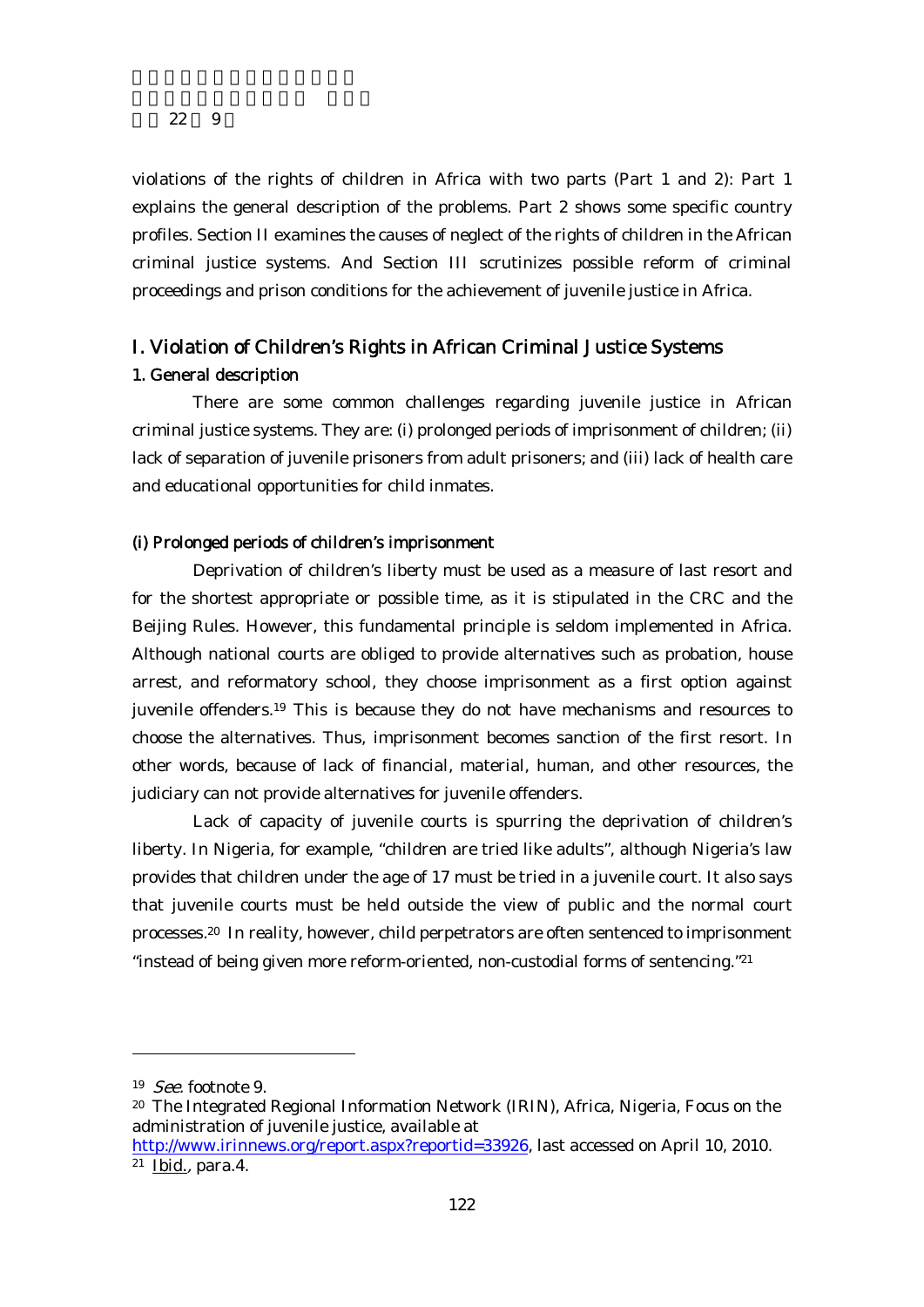The right to a speedy trial is rarely protected. Many children in African prisons are simply awaiting trial, and a delay can be prolonged for years.<sup>22</sup> The right to a speedy trial is not only for children but also everyone, as provided in the Article 10 (2) (b) and Article 14 (3) (c) of the International Covenant on Civil and Political Rights.<sup>23</sup> Particularly, Article 37 (b) of the CRC and Article 17 (c) (iv) of the African Charter on the Rights and Welfare require governments to provide the shortest period of imprisonment for children. In Mozambique, one research pointed out that 60% of the children in two prisons in the country were not convicted yet in 2003.24 Such detained children in Mozambican prisons were waiting for trials for up to 10 months.25 As another example, over 60% of the prisoners in Nigeria were waiting for their trials in 2002.26 According to sources from Nigeria's prisons, "between 10% and 20% of these prisoners were children under 18 years old, but this was not reflected in official data."<sup>27</sup> As of October 2009, the record shows 69% of the prisoners in Nigeria are awaiting first trials.28

#### (ii) Lack of separation of juveniles from adult prisoners

The fact that juvenile offenders are often imprisoned with adults is a common problem in Africa. This is mainly because there is no enough space in facilities for juvenile offenders. For example, in Ethiopia, there is only one juvenile reformatory facility, and it is able to accommodate only 150 children.<sup>29</sup> Thus, many children are incarcerated with adults because of the limitation of the capacity of the reformatory facility.

In Tanzania, the law provides that prisoners must be separated based on age.<sup>30</sup> However, juvenile perpetrators are often imprisoned with adults due to lack of child detention centers.31

<sup>22</sup> Jeremy Sarkin, supra note 1, p.117.

<sup>&</sup>lt;sup>23</sup> International Covenant on Civil and Political Rights, *entered into force* March 23, 1976, 999 U.N.T.S. 171, Article 10 (2) (b) and Article 14 (3) (c).

<sup>&</sup>lt;sup>24</sup> Jeremy Sarkin, *supra* note 1, p.122.para 2. (Ehlers and Mathiti 2003: 58)

 $25$  Ibid., para 3.

<sup>26</sup> IRIN, supra note 20.

<sup>27</sup> Ibid., para.10.

<sup>28</sup> King's College of London School of Law, International Centre for Prison Studies, Prison Brief for Nigeria, as of October 2009, available at

http://www.kcl.ac.uk/depsta/law/research/icps/worldbrief/wpb\_country.php?country=38, last accessed on March 28, 2010

<sup>29</sup> Jeremy Sarkin, supra note 1, p.123.

<sup>30</sup> The Prisons Act 34, Tanzania (1967), Human Rights in African Prison (HSRC press) adds that the government of Tanzania regards prisoner between the ages of 18 and 21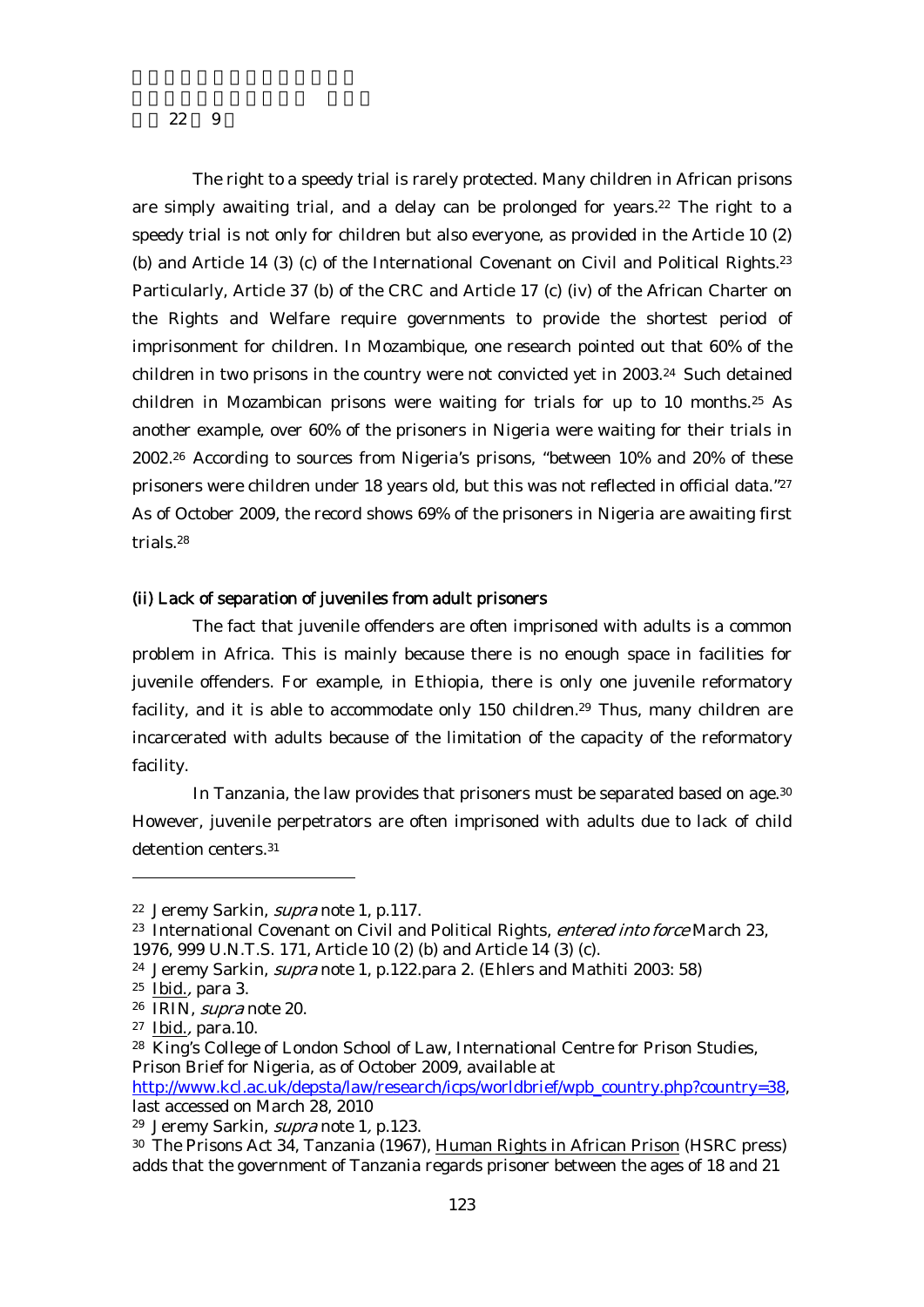In Angola, young offenders had been detained with adults and suffered from violence by adult inmates because of absence of a child rehabilitation center until 2005.32

An overcrowded situation in a prison is depriving children of separated space. The African governments are unable to allocate space for children. Although a situation of congestion varies from country to country, possibility of such situations is much higher in African countries than the rest of the world.<sup>33</sup> When it comes to the rates of overcrowding, the occupancy rates of African prisons are significant as of March 2010 such as: Benin (307.1%), Burundi (264.2%), Sudan (255.3%), Kenya (223.3%), Uganda (223.0%), Cote d'Ivoire (218.0%), Zambia (207.3%), Rwanda (202.4%), Malawi (197.6%), and Tanzania (145.1%).34 And, in general, the rate of overcrowding is even higher in prisons close to the urban center in a country.

## (iii) Lack of health care and educational opportunities for child inmates

Due to lack of funds and resources, both health care and education programs for children are rarely provided or do not exist at all in African prisons.<sup>35</sup>

Although children need nutrition and adequate healthcare services because of their special status that they are in the growth period, detained children are not regularly given daily meals in many African prisons.36 This happens because of the corruption of prison guards and/or simply lack of funds. For example, it is said that prison guards in southern Sudan do not provide foods unless they take a bribe from prisoners.37 Because children usually do not have valuables or money that they are able to offer to the prison guards, children are unable to obtain foods.

as "young prisoner". And such young prisoner must be separated from the order adults at night.

<sup>31</sup> Jeremy Sarkin, supra note 1, p.123.

<sup>32</sup> Crime and Society, Comparative Criminology, Angola, available at

http://wwwrohan.sdsu.edu/faculty/rwinslow/africa/angola.html, last accessed on March 27, 2008.

<sup>33</sup> Jeremy Sarkin, *supra* note 1, p.14. para.2.

<sup>34</sup> King's College of London School of Law, International Centre for Prison Studies, Prison Brief for Highest to Lowest rates, entire world occupancy rates, as of December 2007, available at

http://www.kcl.ac.uk/depsta/law/research/icps/worldbrief/wpb\_stats.php?area=all&cate gory=wb\_occupancy, last accessed on March 2010.

<sup>&</sup>lt;sup>35</sup> Jeremy Sarkin, *supra* note 1, p.125.

<sup>36</sup> Ibid., para5.

<sup>37</sup> Ibid.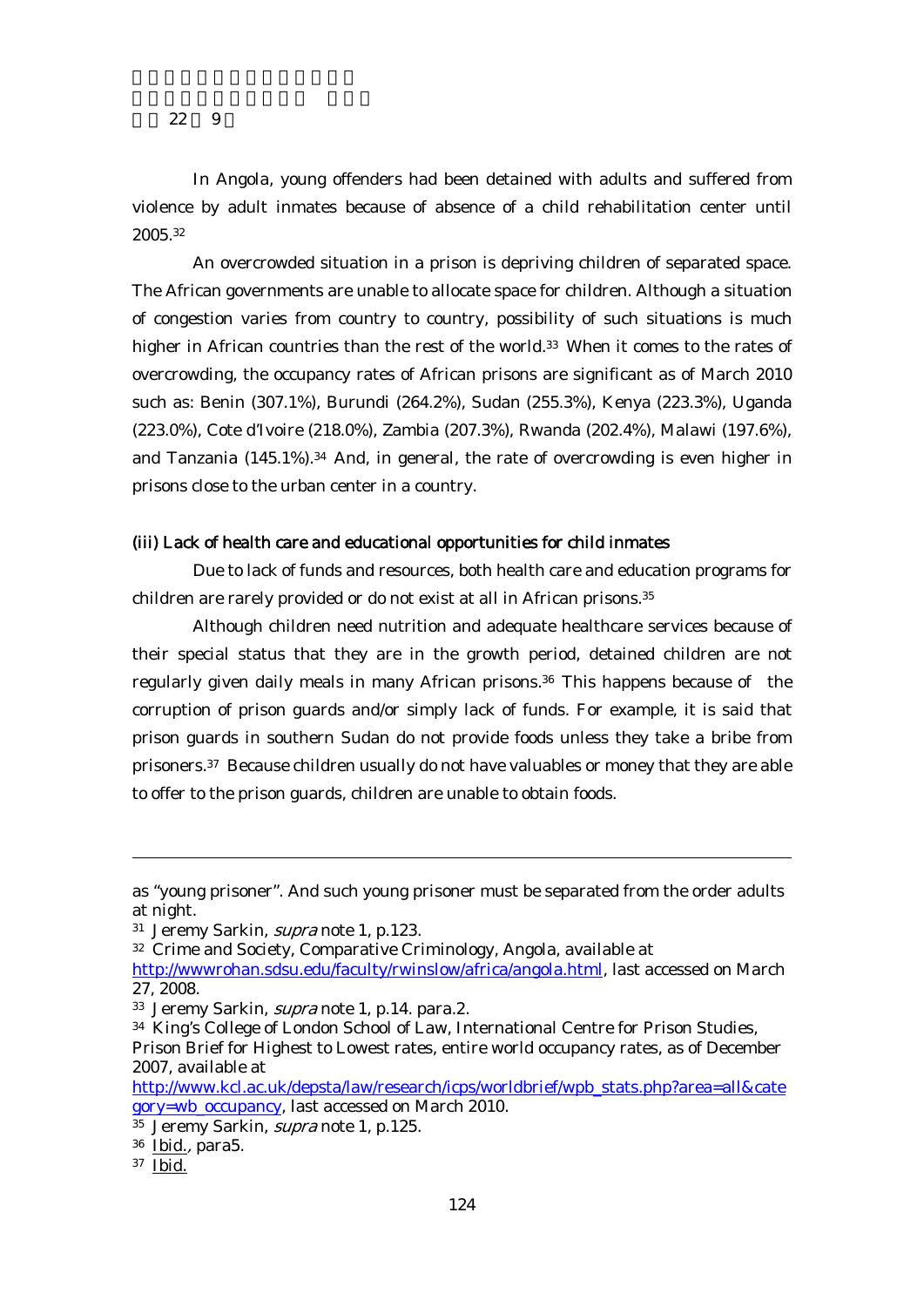In Gabon, it is reported that "food, sanitation, and ventilation were poor, and medical care was almost non-existent."38 Lice, scabies, tuberculosis and other diseases are widespread in African prisons.39 Insanitation, malnutrition, and lack of adequate health care have negative effects on children's health.<sup>40</sup> These conditions are obviously far short of the international standards including the right to an adequate standard of living under Article 11 of the International Covenant on Economic, Social and Cultural Rights (ICESCR),<sup>41</sup> Article 10 of the ICCPR,<sup>42</sup> and Rule of 15, 16, 20 and 22-26 of the United Nations Standard Minimum Rules for the Treatment of Prisoners.43

Providing educational programs in prisons is necessary to guarantee the right of access to education for children. It also enables such children to be reintegrated into the society after they are released. In reality, however, there is disparity in providing educational programs for child prisoners depending on the country.44 In Lesotho, child detainees are allowed to access literacy trainings and vocational programs. In Swaziland, detained children in juvenile prisons can receive "life-skills programs", and can attend school in the morning.45 On the other hand, in Sierra Leone, children in prison are not provided educational and vocational trainings.46

## 2. Country profiles

There are studies about prison conditions in Africa conducted by United Nations agencies, working groups, NGOs, or African governments themselves. This paper explains the prison circumstances of the following countries: (i) South Africa, (ii) Burundi, (iii) Malawi, and (iv) Liberia.

<sup>38</sup> U.S. Department of State, Gabon, Country Reports on Human Rights Practices 2005, available at http://www.state.gov/g/drl/rls/hrrpt/2005/61570.htm, last accessed on March 9, 2010.

<sup>39</sup> Jeremy Sarkin, supra note 1, p.125.

<sup>40</sup> Ibid.

<sup>41</sup> International Covenant on Economic, Social and Cultural Rights, entered into force Jan. 3, 1976, 993 U.N.T.S. 3. Article 11 of the ICESCR provides adequate living standards.

<sup>42</sup> ICCPR supra note 23, Article 10.

<sup>43</sup> United Nations Standard Minimum Rules for the Treatment of Prisoners Aug. 30, 1955 by the First United Nations Congress on the Prevention of Crime and the Treatment of Offenders, U.N. Doc. A/CONF/611, annex I, E.S.C. res. 663C, 24 U.N. ESCOR Supp. (No. 1) at 11, U.N. Doc. E/3048 (1957), amended E.S.C. res. 2076, 62 U.N. ESCOR Supp. (No. 1) at 35, U.N. Doc. E/5988 (1977). Rules 15, 16, 20 and 22-26. 44 Jeremy Sarkin, supra note 1, p.126.

<sup>45</sup> Ibid., (Gallinetti 2004).

<sup>46</sup> Ibid., (US Department of State 2006, Sierra Leone).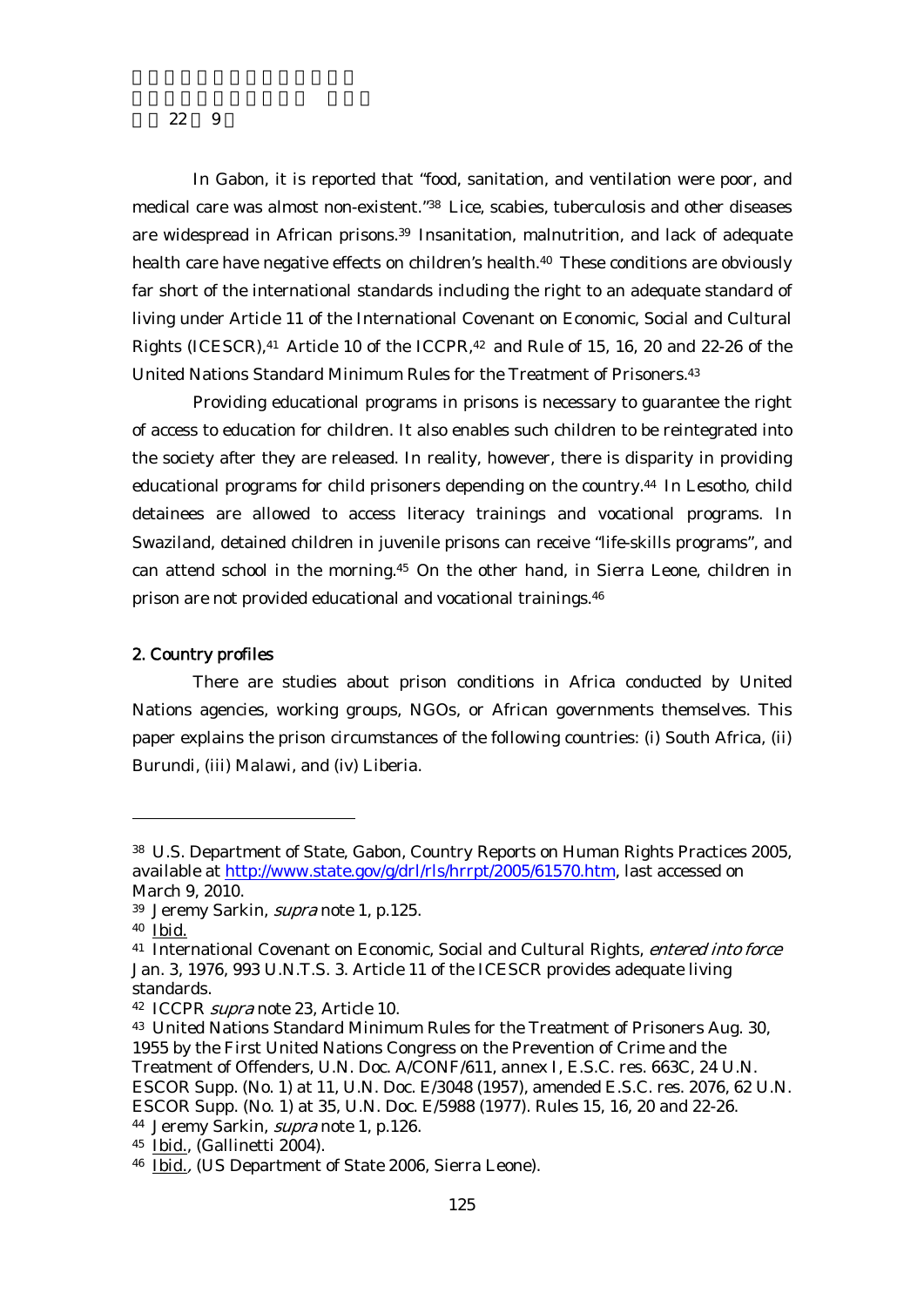## (i) South Africa

In South Africa, harsh prison conditions have been traditionally continued from the past. Violence, sexual assaults, contagion of HIV, drugs, gangsterism, and corruption in prisons are chronic in South Africa. The description of prisons as "the universities of crime" can apply particularly to South Africa. $47$  This description means "one emerges worse than one went in or the prison refines criminal behavior rather than correcting it."<sup>48</sup> These conditions provoke a high rate of recidivism in the state.<sup>49</sup> The minimum age of criminal responsibility is  $7.50$  The percentage of juvenile population (under the age of 18) in prison was 0.8% as of February 2010.51 This indicates approximately 1,300 children are detained in the whole country.52 According to a report produced by Human Rights Watch, an overcrowding situation which was afflicting child detainees was particularly severe at the *Pollsmoor* prison in Cape Town, where 300 children aged 14 to 17 were held and are awaiting a pre-trial.<sup>53</sup>

In 2000, there were 4,253 children in prison in the whole country, of whom, 2,519 were not sentenced, and 1,734 were sentenced.54 Compared between 2000 and 2010, the number of children in prison has been decreased. However, there is argument by experts that approximately 6,000 children are circulated through the prison system each year.<sup>55</sup>

There were 286 child detainees younger than 16 years old in July 2007.56 Their crimes varied with "about one-third having committed economic crime, that is to say,

<sup>47</sup> All Africa com, South Africa: Less protection for children in horror jail, para.2, available at http://allafrica.com/stories/200802200177.html, last accessed on March 8, 2008.

<sup>48</sup> Ibid., para.2.

<sup>49</sup> Ibid., para. 1.

<sup>50</sup> Hong Kong Law Reform Commission, Chapter 2 the minimum age of criminal responsibility in other jurisdiction, South Africa, available at

http://www.hklii.org/hk/other/hklrc/cp/1999/01/3.html, last accessed on March 1, 2010. 51 King's College of London School of Law, International Centre for Prison Studies, Prison Brief for South Africa, available at

http://www.kcl.ac.uk/depsta/law/research/icps/worldbrief/wpb\_country.php?country=45, last accessed on March 10, 2008.

<sup>52</sup> Ibid.

<sup>53</sup> Human Rights Watch, Human Rights Watch World Report 2001: South Africa: Human Rights Development, available at

http://www.hrw.org/wr2k1/africa/southafrica.html, last accessed on March 8, 2010. 54 Ibid.

<sup>&</sup>lt;sup>55</sup> All Africa com, *supra* note 47. para.6.

<sup>56</sup> Ibid., para.7.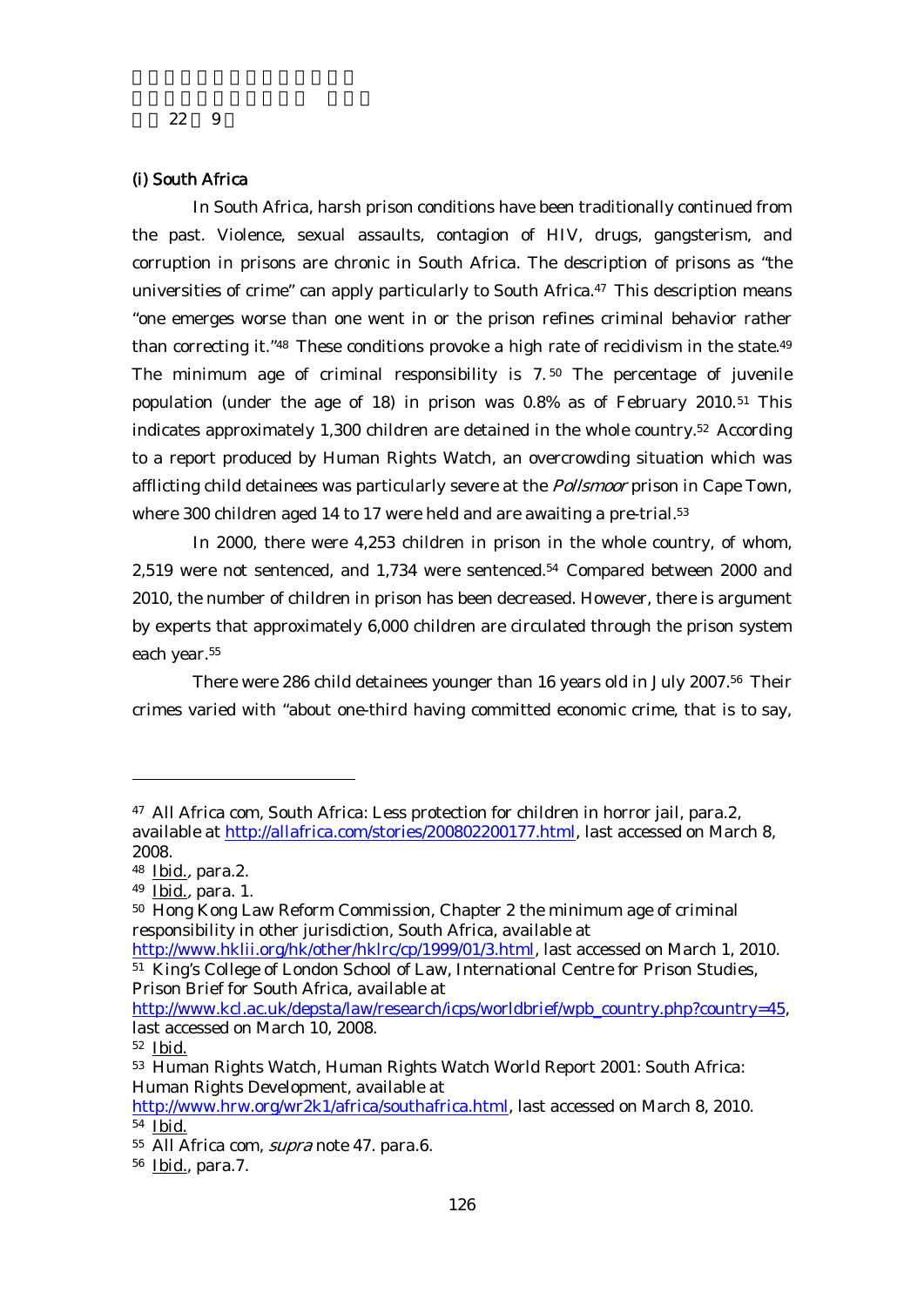they stole something, about 40% involved in aggressive crime, and about 12% committed sexual crime. The vast majority of them were aged 16 or 17 years old."57

As for South Africa's laws, the Constitution of South Africa clearly provides that imprisonment of children must be used as an action of last resort and for the shortest period of time.58 In addition, South Africa ratified the CRC in 1995, which was the first international convention to be ratified by the country.59 Also, South Africa recognizes the African Charter on the Rights and Welfare of the Child as a member of the African Union (AU). Although South Africa has the legal instruments to promote legal protection for juvenile offenders, actual law enforcement is weak.<sup>60</sup>

In 2008, a new child justice bill was debated in the South African parliament.<sup>61</sup> This bill was originally drafted in 2002 to ban incarceration of children.62 The bill intended to examine whether children should be diverted from the criminal justice system in consideration of children's welfare, the situation and nature of the alleged crime, and the background of each child.63 It provided that all children arrested for crime must be examined by a probation officer, and that they must appear before a preliminary inquiry within 48 hours so that important and necessary information could be placed to make a decision whether the child can be diverted from the court and prison.64 However, the original bill was highly controversial as they neither define the meaning of the child, nor the minimum age of criminal responsibility.<sup>65</sup> Also, in realty, South Africa had neither enough probation officers to conduct the assessment nor judicial officers to deal with the preliminary inquiry within 48 hours.<sup>66</sup> Therefore, the original bill of 2002 was re-drafted in 2008 so as to reduce the number of children who would be assessed and faced with preliminary inquiries.<sup>67</sup> Currently, only children whose age is under 14 and who were charged with lesser crime can have the

<sup>57</sup> Ibid., para.7.

<sup>58</sup> Constitution of South Africa (1996).

<sup>59</sup> Defense for Children International Australia, Children's Rights and Law Reform in South Africa, available at http://www.dci-au.org/html/sa.html, last accessed on March 9, 2010.

<sup>60</sup> All Africa com, *supra* note 47. para.8.

<sup>61</sup> Ibid. para.9.

<sup>62</sup> Ann Skelton, Juvenile Laws Violators, Human Rights and the Development of New Juvenile Justice Systems, HART Publishing 2006, p.72.

<sup>&</sup>lt;sup>63</sup> All Africa com, *supra* note 47. para.10.

<sup>64</sup> Ibid., para.14-16.

<sup>65</sup> Ibid., para.11.

<sup>66</sup> Ibid., para.18.

<sup>67</sup> Ibid., para.19.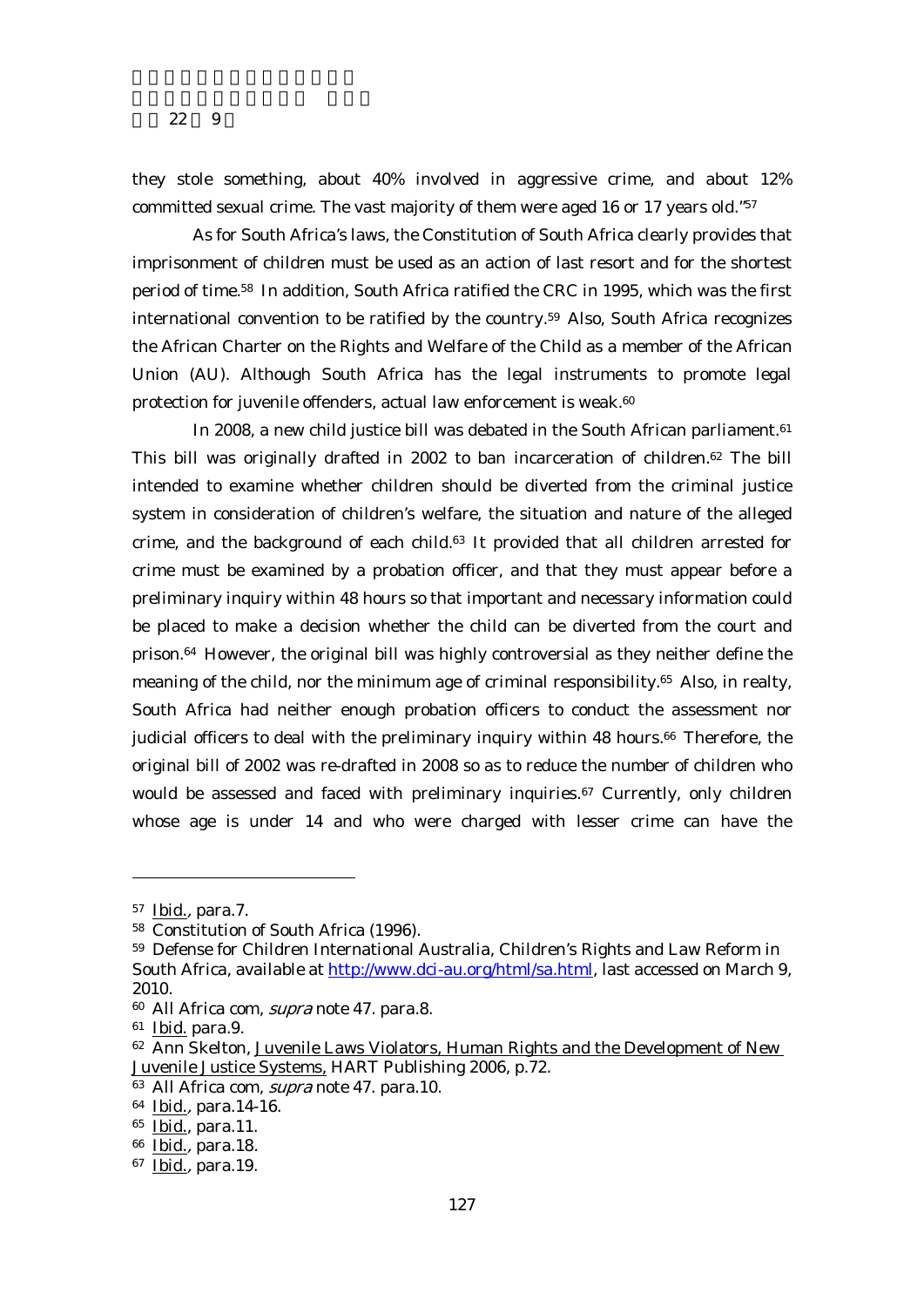preliminary inquiry.68 Children who committed serious crime such as murder are not qualified to have the assessment for the diversion.<sup>69</sup>

## (ii) Burundi

Burundi is facing a serious need to establish a juvenile justice system which can protect the rights of child detainees. Currently, no juvenile justice system exists in Burundi.<sup>70</sup> The minimum age of criminal responsibility is 13.<sup>71</sup> Children between 13 and 18 years old only have possibility that their sentences may be reduced because of their status of children.72 The percentage of minors (under the age of 18) in prison was 5.4% as of May 2008.73 It was estimated that more than 500 children between the ages of 13 and 18 were in prison, and others were held in communal holdings and police cells.74

It is often reported that children in prison are treated as adults, and are sometimes tortured for confessions by the police authorities.75 Most of them neither access legal advice nor have legal representation.76 There are no separated rooms, showers, and toilets for children, and thus, children in detention are frequently threatened and abused by adult inmates.<sup>77</sup>

Although Burundi ratified the CRC in 1990 and recognizes the African Charter on the Rights and Welfare of the Child as a member state of the African Union, it has not established a juvenile justice system in its legal proceedings.78 In March 2007, the Burundian parliament considered amendments to its criminal law and system that can bring about juvenile justice. The proposed amendments intended to increase the age of

<sup>68</sup> Ibid., para.15.

<sup>69</sup> Ibid., para.17.

<sup>70</sup> All Africa.com, Young Detainees Suffer Abuse in Prison – Report, available at http://allafrica.com/stories/200703150573.html last accessed on March 12, 2008.

<sup>71</sup> Ibid., para.8.

 $72$  Ibid., para.8 and 9.

<sup>73</sup> King's College of London School of Law, International Centre for Prison Studies, Prison Brief for Burundi, available at

http://www.kcl.ac.uk/depsta/law/research/icps/worldbrief/wpb\_country.php?country=6 last accessed on March 11, 2008.

<sup>74</sup> All Africa com, supra note 70, para.7.

<sup>75</sup> Ibid., para.3.

<sup>76</sup> Ibid., para.2.

<sup>77</sup> Ibid., para.3-6.

<sup>78</sup> Office of the High Commissioner for Human Rights (OHCHR), Convention of the Rights of the Child, status of ratification, available at

http://www2.ohchr.org/english/bodies/ratification/11.htm, last accessed on March 1, 2008.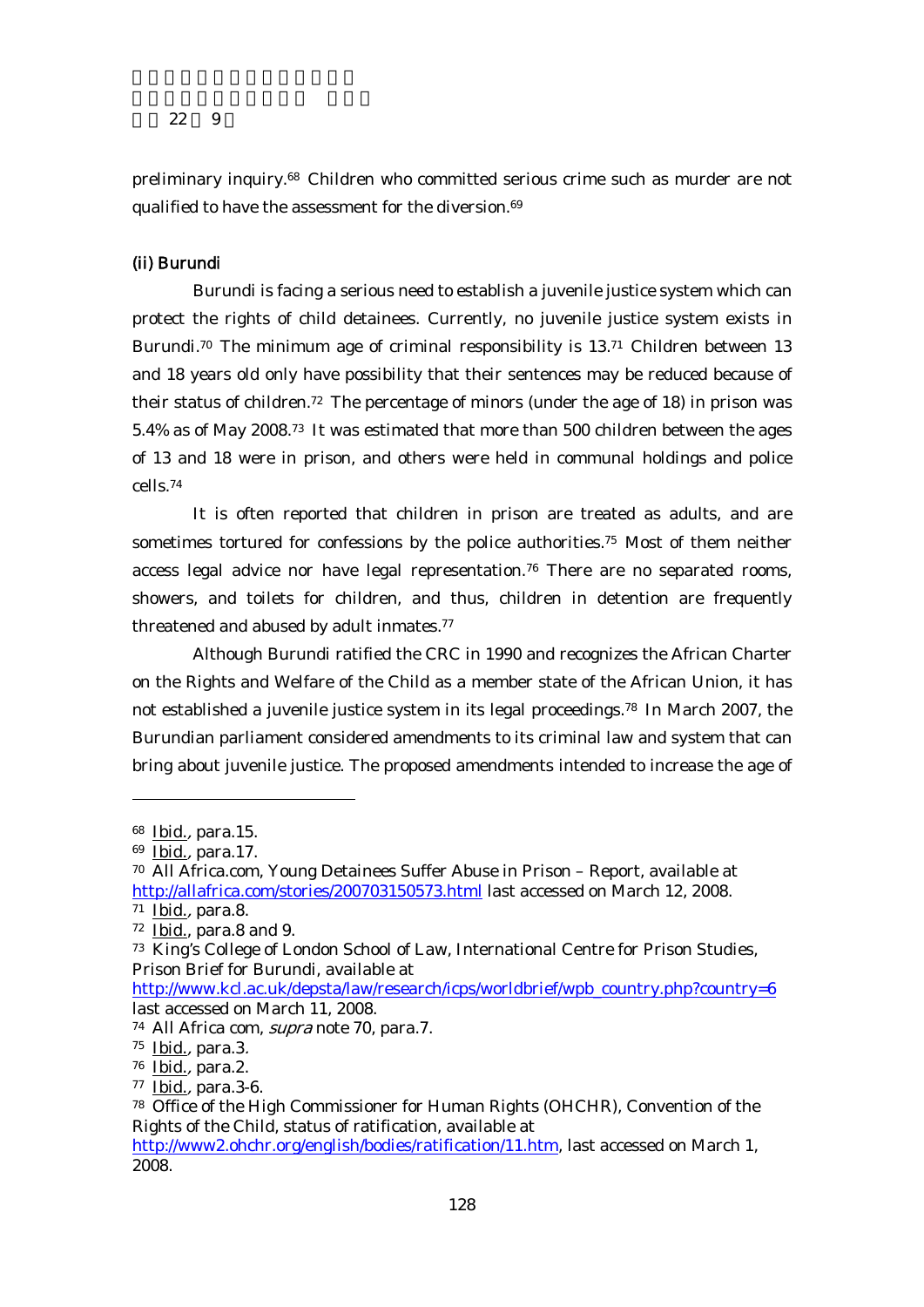criminal responsibility to 15, and to provide alternatives to imprisonment. <sup>79</sup> Furthermore, some legal experts in Burundi called for the creation of special reformatory centers which can accommodate child offenders.<sup>80</sup>

#### (iii) Malawi

Malawi has acute problems in its prison system. These problems are, for instance, overcrowded and dilapidated facilities, and unhygienic and colonial structure.81 Above all, the congestion of prisons is one of the most serious issues. The prison population has been dramatically increased in the last decade. In 1994, the total population in prisons was approximately 4,550.82 In October 2009, it became 11,996, over double of the population in 1994.<sup>83</sup> While the prison population has been increased, the government of Malawi has not taken effective measures to improve the prison conditions. The dramatic increase of prison population is worsening the living conditions of juvenile inmates. It is causing physical and sexual abuse, poor hygiene, and inadequate health care in prisons in Malawi.84

In line with other former British colonies, the minimum age of criminal responsibility is 7.85 The number of children in adult prisons has been decreased approximately from 1,700 in 1999 to 500 in 2009.86 As of October 2009, 4.2% of the total

<sup>79</sup> All Africa.com, supra note 70, para. 10.

<sup>80</sup> Ibid., para. 11.

<sup>81</sup> Adam Stapleton, the International Child and Youth Crime Network, the state of Juvenile Justice in Malawi, para.2, available at

http://www.cyc-net.org/cyc-online/cycol-0400-malawi.html, last accessed on March 1, 2010.

<sup>82</sup> Ibid., para.2.

<sup>83</sup> King's College of London School of Law, International Centre for Prison Studies, Prison Brief for Malawi, available at

http://www.kcl.ac.uk/depsta/law/research/icps/worldbrief/wpb\_country.php?country=30, last accessed on March 12, 2010.

<sup>84</sup> HIV/AIDS in Malawi Prison (1999), Penal Reform International, p.7. According to a research conducted by Penal Reform International, HIV transmission is a problem. HIV is transmitted by means of homosexual activity, child abuse, shred razor blades and toothbrushes, available at

http://www.penalreform.org/resources/rep-1999-HIV-AIDS-malawi-en.pdf, last accessed on April 28, 2008.

<sup>85</sup> United Nations Children's Fund, Juvenile Justice, Innocenti Digest, p.5, official age of criminal responsibility, available at

http://www.unicef-irc.org/publications/pdf/digest3e.pdf, last accessed on February 12, 2008.

<sup>86</sup> Department for International Development, Reforming juvenile justice in Malawi: Rescuing children from adult prison, available at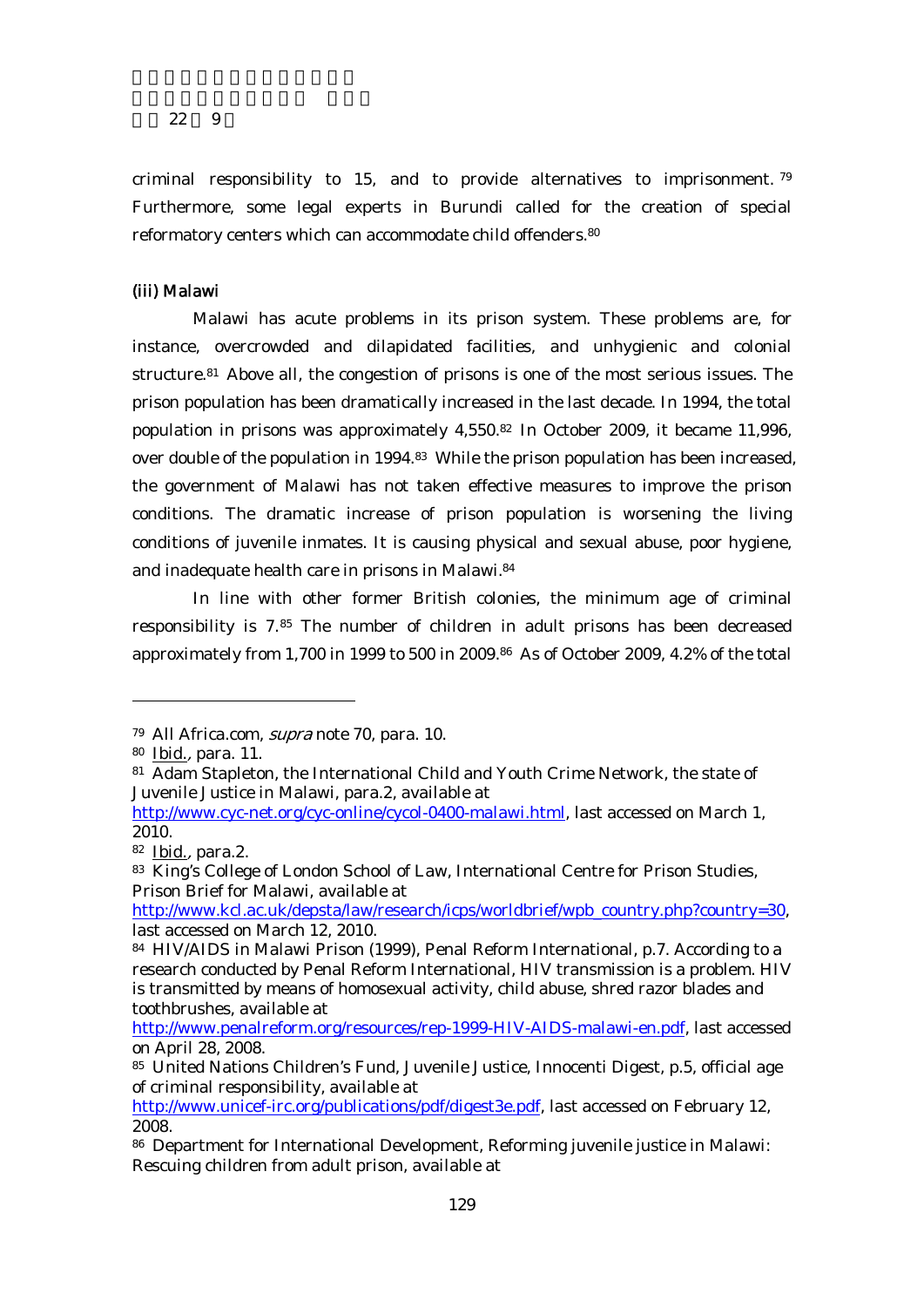prison population was children under 18 years old.87 Malawi has two reformatory facilities for children. They are capable of accommodating 210 children.<sup>88</sup> However, these reformatory centers have been underused because they do not have financial resources to keep juvenile offenders. Children are frequently tried in adult courts without legal aids, given a custodial sentence, and then, detained in adult prisons.<sup>89</sup> Malawi has four maximum security prisons. In these prisons, there are separated rooms for children. However, it is reported that sexual and physical assaults often happen against child inmates because of inadequate separation. 90 Other than these four prisons, children are simply detained with adult inmates.

It is reported that 63% of juvenile offenders were beaten and subjected to abuse when they were arrested, and that 65% of the juveniles under the age of 18 in prison committed non-serious offences.<sup>91</sup> Remarkably, legal representation of the juvenile offenders is only 2%, and social service workers visit them twice in 6 years.<sup>92</sup>

In the Zomba prison, one of the prisons in Malawi, where juveniles are often sent, children are abused physically by adults, and not provided sufficient health care services.<sup>93</sup> This happens because of insufficient separation in the *Zomba* prison. Although the juveniles are usually kept separated from adult inmates, some child inmates are smuggled to adult prisons in exchange of money for the sexual purpose.<sup>94</sup> Human rights advocates found that "the children are abused by being beaten and raped, and also bribed with a small sum of money to engage in intercourse with [adult] prisoners."95 HIV/AIDS transmission is so serious in prisons in Malawi, and sexual abuse is accelerating the spread of the infections. During 2006, an average of 20 inmates died in prisons each month, mostly because of HIV/AIDS.<sup>96</sup> Transmission of

http://www.dfid.gov.uk/casestudies/files/africa/malawi-youth-justice.asp, last accessed on March 9, 2010.

<sup>87</sup> King's College of London School of Law, supra note 83, Malawi.

<sup>88</sup> Department for International Development, *supra* note 86.

<sup>89</sup> Ibid.

<sup>90</sup> United States Department of State, Malawi, available at

http://www.state.gov/r/pa/ei/bgn/7231.htm, last accessed on March 9, 2010.

<sup>91</sup> Adam Stapleton, the International Child and Youth Crime Network, *supra* note 81. 92 Ibid., Fact Sheet.

<sup>93</sup> Sameer Khan, The Chronicle (Lilongwe, Malawi), Afrol news, Malawi, para.6, available at http://www.afrol.com/News2001/maw006\_prison\_abuse.htm, last accessed on March 9, 2010.

<sup>94</sup> Ibid., para.6.

<sup>95</sup> Ibid., para.7.

<sup>96</sup> United States Department of State, Malawi, supra note 90.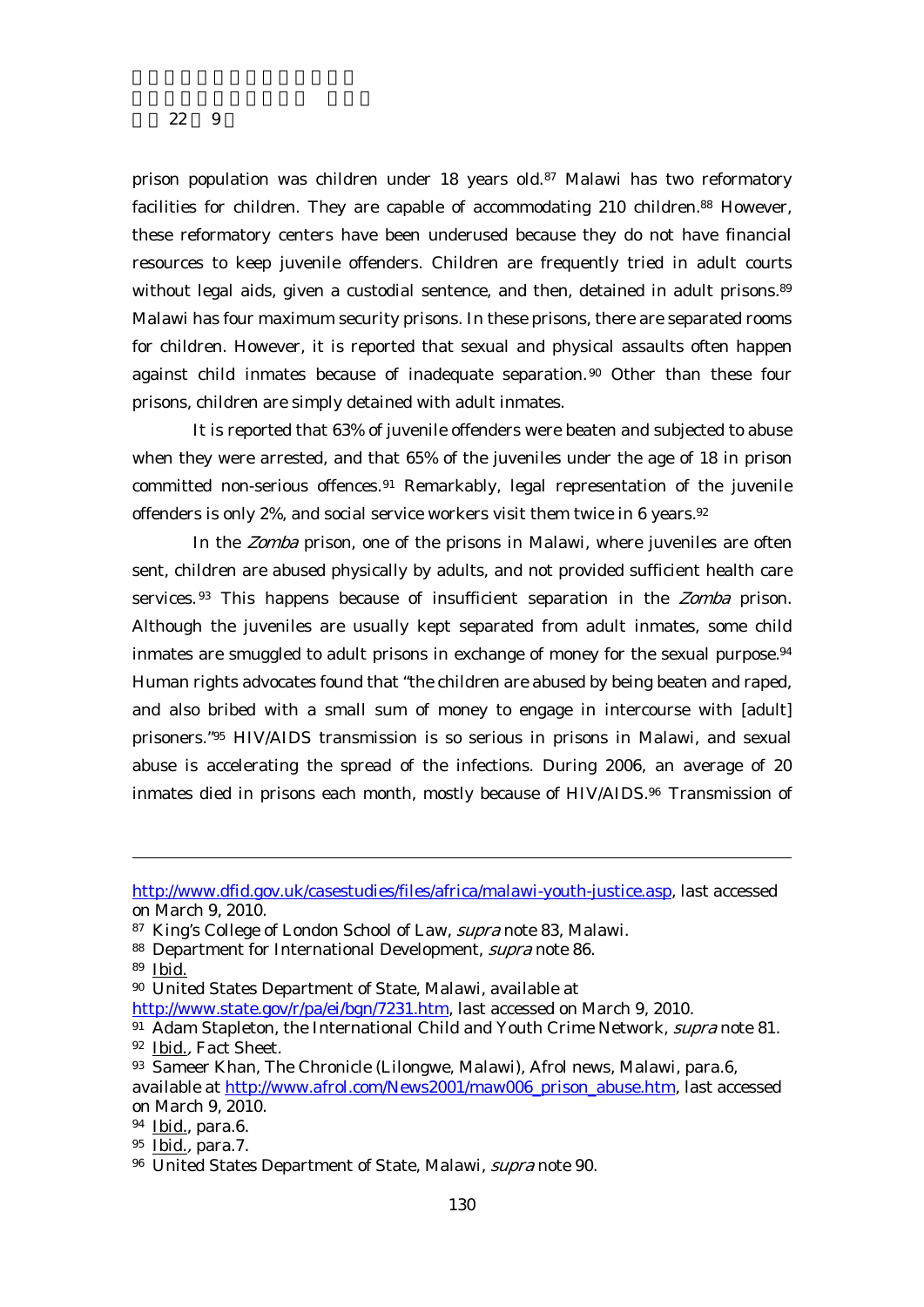HIV/AIDS and other sexual diseases by sexual abuse, particularly homosexual acts, is threatening the life of children.<sup>97</sup>

Malawi acceded the CRC in 1991 and is one of the member states of the AU which recognize the African Charter on the Rights and Welfare of the Child.<sup>98</sup> Malawi's national law prohibits the detention of children under the age of 18 with adult prisoners. It also stipulates the use of reformatory centers for juvenile offenders.99 However, the judicial system sends children to prisons as the only option.100 Under the Children and Young Prisoners Act in Malawi, child offenders can be detained in the reformatory centers only if the child offenders are "so unruly" or the offence is "so depraved."101 The similar provision can be seen in other countries as the legacy of British colonial rule.<sup>102</sup> Actual criminal proceedings in Malawi are neither complying with international standards nor Malawi's laws.

#### (iv) Liberia

-

Juvenile justice in Liberia does not function adequately because Liberia is still at the post-war stage. A war lasted for fourteen years. It devastated its judicial system. It also caused breakdown of law and order which is one of the major reasons for the recent instability in Liberia. 103 It was estimated that there were 21,000 child soldiers. 104 Liberia has had difficult situations between the punishment on child soldiers who committed atrocities and the attainment of juvenile justice. The government of Liberia, UN agencies, and NGOs has been seeking for an appropriate way to protect ex-child soldiers. They must be treated in accordance with the

<sup>97</sup> Penal Reform International, HIV/AIDS in Malawi Prison (1999), supra 84, p.7.

<sup>98</sup> OHCHR, Convention of the Rights of the Child, *supra* note 78.

<sup>99</sup> Emmie Chanika , Still abuse of juveniles in Malawi prison, para.5, available at, http://www.afrol.com/News2001/maw006\_prison\_abuse.htm, last accessed on Mach 27, 2010.

<sup>&</sup>lt;sup>100</sup> Department for International Development, *supra* note 86.

<sup>101</sup> The Children and Yong Persons Act (Cap 26:03)

<sup>102</sup> The Democratic Republic of the Congo and Belgium laws provides that child offenders could be sent to prison for acts of "notorious disobedient."

<sup>103</sup> IRIN, Africa, Liberia: juvenile justice system in tatters, para.7, available at, http://www.irinnews.org/report.aspx?ReportID=74205, last accessed on April 1, 2010. 104 Amnesty International, the promises of peace for 21,000 child soldiers, para.1. available at

http://www.amnesty.org/ren/library/asset/AFR34/006/2004/en/dom-AFR340062004en.ht ml, last accessed on April 27, 2008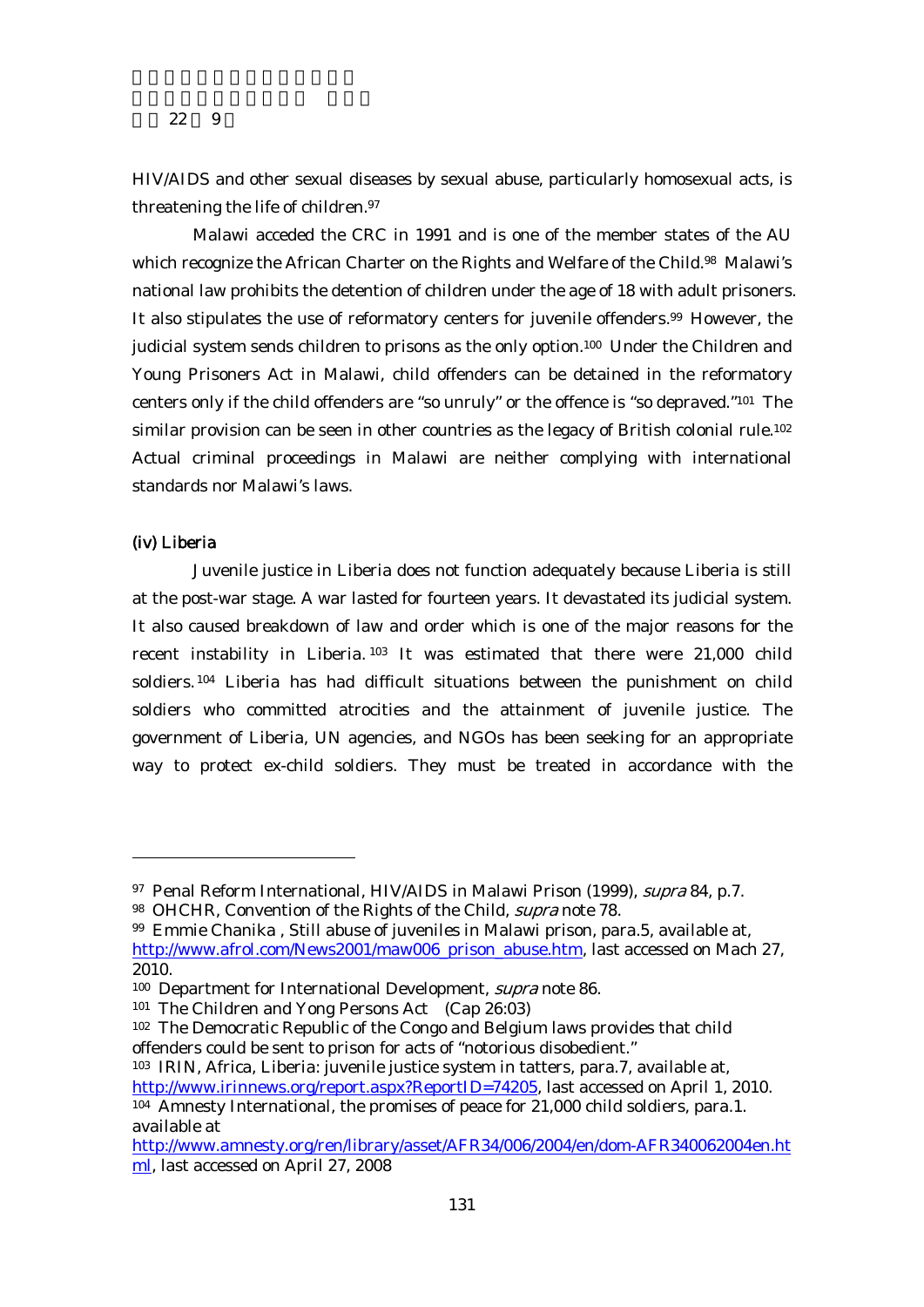international standards such as the CRC,105 because they are also victims of conflicts, specifically, victims of the recruitment of child soldiers. The recruitment of child soldiers is one of the war crimes under Article 8 of the Rome Statute of the International Criminal Court (Rome Statute).106 In terms of the protection of children, the International Criminal Court does not prosecute any person under 18 years old under the Rome Statute.<sup>107</sup>

The minimum age of criminal responsibility is set at 16 in Liberia, and any person between 16-18 years old is considered as "a minor" and not "a child".108 The percentage of minors in Liberia's prisons is 4.3%, approximately 45 children between 16-18 years old exist in prisons as of August 2007.109

In Liberia, there are some juvenile reformatory centers.110 It is often reported that children are abused by adult inmates in cells, and that children have no mosquito nets and adequate hygiene. 111 In February 2007, "a 14 year-old boy held at the Sanniquelle prison in Nimba, one of the counties in Liberia, told the UN officials that he was given drugs and alcohol, and was made to work for adult detainees with whom he shared a cell."112

Overcrowding in prisons where both juveniles and adults are detained together is one of the biggest concerns in Liberia. For example, in the Monrovia Central Prison, 661 people are detained at the time of September 2007, which was more than three times of its intended capacity.<sup>113</sup> In the *Monrovia* Central Prison, minor inmates must interact with adult inmates during exercises, meal times, and in bathrooms, although children are detained in separated cells.114 Moreover, there are worse prison situations

<sup>105</sup> Ibid., Amnesty International insists that child soldiers should be treated in accordance with laws in section "Accountability and the best interest of the child", namely detention and imprisonment must be used as last resort and for the shortest appropriate period of time under the CRC.

<sup>106</sup> The Rome Statute of the International Criminal Court, article 8, 2187 U.N.T.S. 90, entered into force July 1, 2002.

<sup>107</sup> Ibid., article 26.

<sup>108</sup> Penal Code, Liberia. chap. 4, sect. 4.1(2000)

<sup>109</sup> King's College of London School of Law, International Centre for Prison Studies, Prison Brief for Liberia, available at

http://www.kcl.ac.uk/depsta/law/research/icps/worldbrief/wpb\_country.php?country=27, last accessed on April 9, 2010.

<sup>110</sup> Jeremy Sarkin, supra note 1, p.125.

<sup>&</sup>lt;sup>111</sup> IRIN, Africa, Liberia: juvenile justice system in tatters, *supra* note 103, para.4.

<sup>112</sup> Ibid., para.14.

<sup>113</sup> Ibid., para. 12.

<sup>114</sup> Ibid.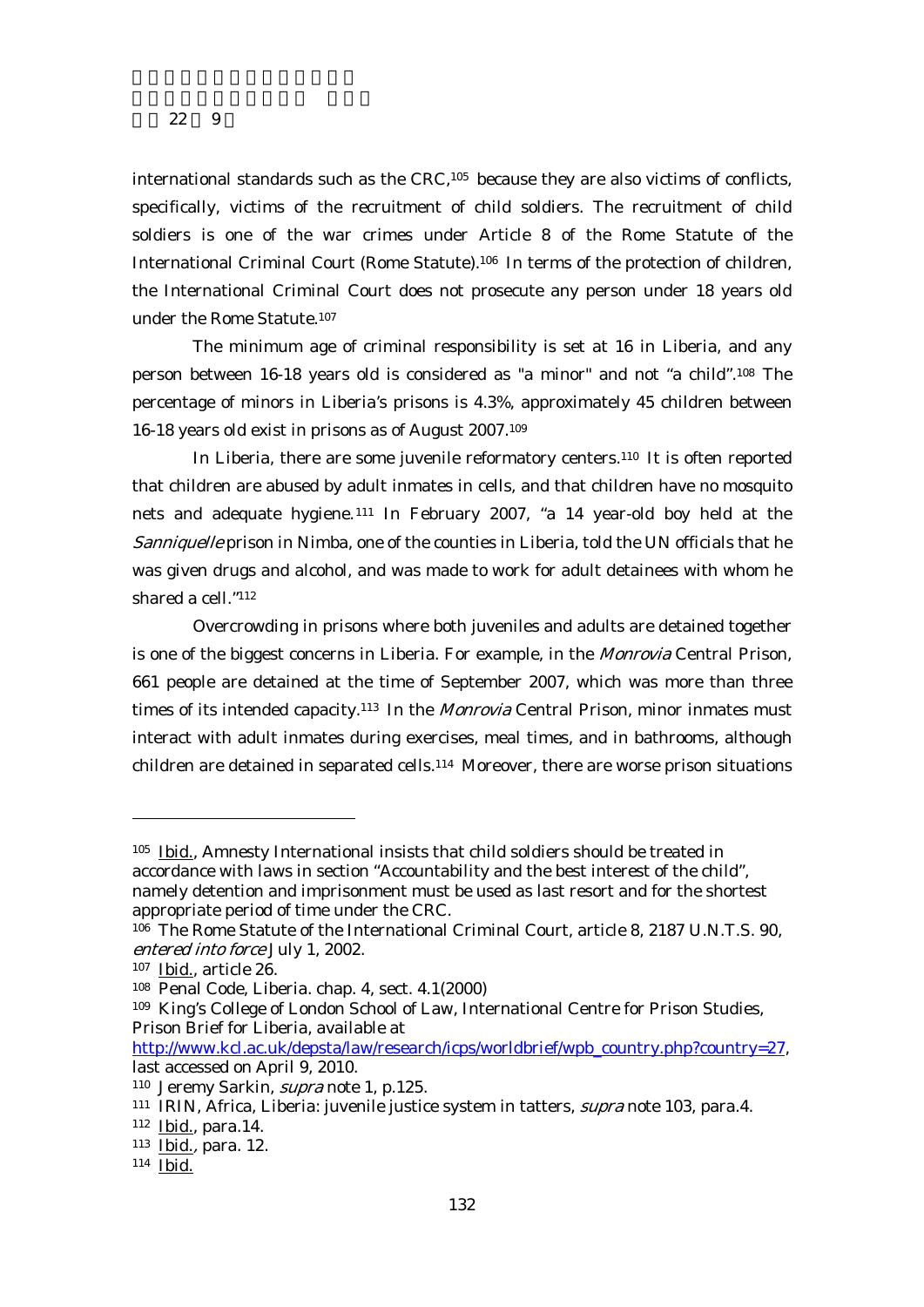in rural areas that "juveniles are separated from adults only by a bench or makeshift wall."115

The right to a speedy trial is absent in Liberia. Many of the inmates including juveniles are not tried for a long time.<sup>116</sup> They do not have a chance to see judges.

A juvenile procedural code which is protecting children's welfare and rights exists in Liberia.117 A Child Protection Officer of the UN Mission in Liberia said "[The code] is actually better than in many other countries". But, a problem is that it is rarely followed.118 He also states that "[t]he majority of magistrates do not have much grasp of juvenile law."119 According to the juvenile procedural code, child offenders who are waiting for a trial should not be considered as criminals, and imprisonment of them should be considered as "a protective measure to prevent further delinquency" until their guardians are able to contact them.<sup>120</sup> In many cases, however, magistrates do not notice the fact that many children are detained for a long time, because their parents and guardians never come to their prisons to pick them up.121 Long lasted conflicts and civil wars have deprived them of their parents and guardians.

In 1998, some juvenile courts were established by law so as to have exclusive jurisdiction over offenders under the age of 18.122 But, only one juvenile court in the whole country has been in operation.<sup>123</sup> Therefore, the work of the juvenile court is limited. Juvenile justice has not been achieved enough in Liberia.

## II. Causes of the Neglect of Children's Rights in African Criminal Justice Systems

This section examines factors which prevent the achievement of juvenile justice in African criminal justice systems. First, many of the governments of African countries

-

116 All Africa.com, Liberia: Juvenile justice system in tatters, available at http://allafrica.com/stories/200709101316.html, last accessed on March 9, 2008. 117 Liberia, Resurrecting the justice system, available at

http://www.ciaonet.org/wps/icg384/icg384.pdf, last accessed on April 10, 2008.

<sup>115</sup> Ibid., para. 13.

<sup>118</sup> All Africa.com, Liberia: Juvenile justice system in tatters, supra note 116. para.15 and 16.

<sup>119</sup> Ibid., para18.

<sup>120</sup> Ibid., para18.

<sup>121</sup> Ibid., para19.

<sup>122</sup> Global Security org, Military, available at

http://www.globalsecurity.org/military/world/liberia/intro.htm, last accessed on March 18, 2010.

<sup>&</sup>lt;sup>123</sup> All Africa.com, Liberia: Juvenile justice system in tatters, *supra* note 116. para.20.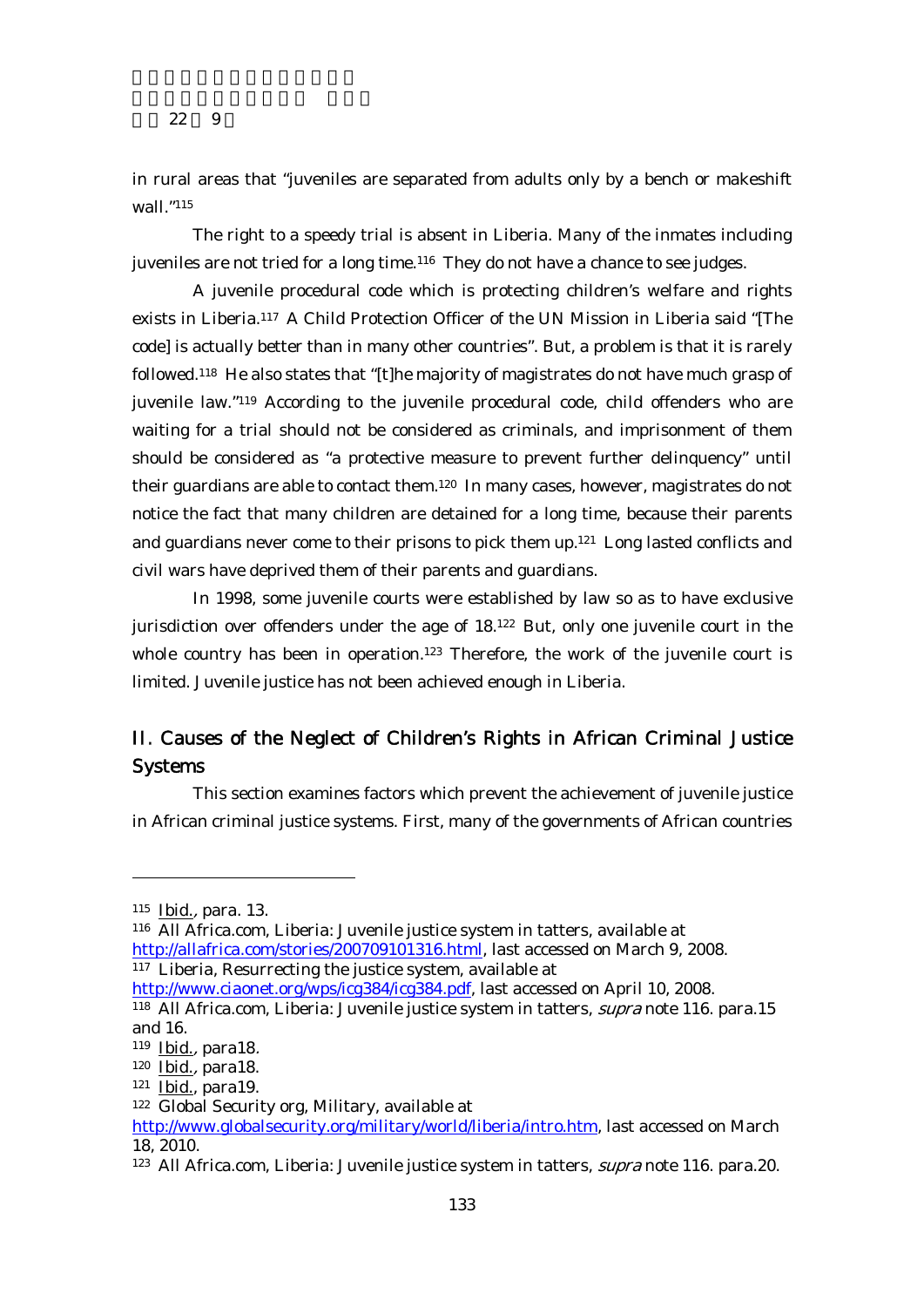do not have budget, facilities, and human resources.<sup>124</sup> In other words, the protection of human rights for juveniles is not implemented due to a serious shortage of the resources. Second, overcrowded prison conditions deprive the local prison authority of chances to allocate budget and space for child inmates.<sup>125</sup> Third, absence of a birth registration system and official data on the number of juveniles in prison hamper the promotion of the juvenile justice. This is because police and prison officials can falsify the age of suspects and detainees.<sup>126</sup> Finally, there are parents who abandon responsibility to foster children. Thus, children become orphans who are vulnerable to crime.

#### 1. Relationship between lack of resources and prison conditions

Many African countries have failed to develop economic systems and basic infrastructure for a number of reasons such as political turmoil, international/internal conflicts, and negative legacies of the colonial period.127 The attainment of criminal justice in penal systems was not a common idea in African countries due to the history of Africa, especially, in the colonial period. In this era, colonial authorities established prisons to expand and consolidate "white sovereignty" rather than to develop criminal justice in African countries. 128 For this purpose, corporal punishment, racial discrimination, and detention of women and minors prevailed in prisons.<sup>129</sup> Human rights of prisoners were greatly neglected.

With the end of the colonial period, many African countries became independent, and started developing themselves. However, the idea of criminal justice has not been permeated to the governments of African countries as well as among African people. Because African countries are still struggling for the maintenance of the security of the country and economic development, they are allocating their budget to the development of the basic infrastructure. Thus, many of the African governments have not prioritized the reformation and promotion of the criminal justice systems. "[T]he maintenance of prison is often relegated to the last line of national budget."130

<sup>124</sup> Henry Phoya, Penal Reform International and Bluhm Legal Clinic of the Northwestern University School of Law, Access to Justice in Africa and Beyond: Making the Rule of Law a Reality (2007), p.31.

<sup>125</sup> Jeremy Sarkin, *supra* note 1, p.83.

<sup>126</sup> Ibid., p.118.

<sup>127</sup> Ibid., p.44.

 $128$  <u>Ibid.,</u> pp. 44 – 49.

 $129$  Ibid., pp.  $49 - 52$ .

<sup>130</sup> Ibid., p.53.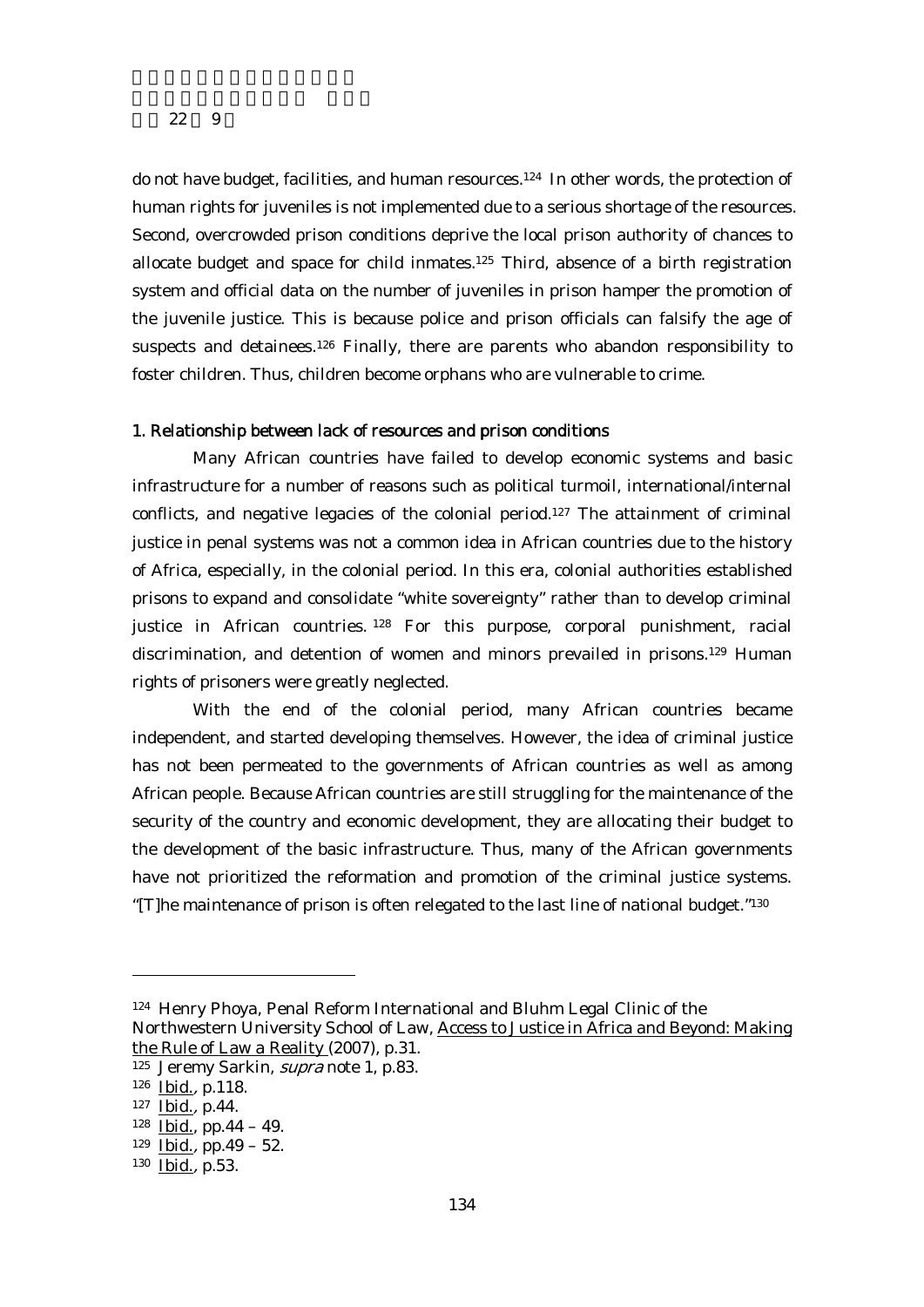As for juvenile justice in the criminal justice systems, because the occupancy rate of juveniles in prison is not very high according to the statistics, the allocation of the governmental budget for the establishment of new facilities and separated space in prisons for child detainees is not a prioritized agendum in most of the African countries.131

## 2. Flaws in legal systems causing overcrowding of prisons

Defects in criminal proceedings prevent the prison authorities from protecting the rights of child detainees.132 They bring about not only overcrowded situations in prisons, particularly children are frequently detained with adults in an extremely overcrowded cell,133 but also such problems as "spreading communicable diseases, hindering the supervision of prisoners, impeding the categorization of prisoners, and encouraging sexual relations"134

First of all, inaccessibility to legal aids is deteriorating congestion in prisons. Although legal aid systems are different among African countries or regions, many of the detained people in African prisons are not allowed to access legal representation because of lack of lawyers.<sup>135</sup> As a result, the court procedures take longer time, and this causes extreme delay of trials. In Tanzania, for example, there are approximately 700 lawyers in the whole country, while the prison population is about 40,100.136 Therefore, a large number of prisoners wait for trials without legal aids. Approximately 48.5% of detainees were just waiting for their first trials as of September 2009.137

Second, unnecessary arrest and unlawful detention is one of the main reasons for overcrowding in prisons. There is the fact that children who committed petty offences which are not equivalent to the deprivation of their liberty are imprisoned.138 According to research conducted in Mozambique in 2003, 25% of the children were detained for trivial crimes such as vagrancy or not possessing identity documents.139

<sup>131</sup> Ibid., p.124.

<sup>132</sup> Ibid., pp.124-125.

<sup>133</sup> Ibid., p.84.

<sup>134</sup> Ibid., p.84.

<sup>135</sup> Johann Kriegler, Penal Reform International and Bluhm Legal Clinic of the Northwestern University School of Law, Access to Justice in Africa and Beyond: Making the Rule of Law a Reality (2007), pp.25-32.

<sup>136</sup> Adam Stapleton supra note 16, pp.11-12, and King's College of London School of Law, International Centre for Prison Studies, Prison Brief for Tanzania, available at http://www.kcl.ac.uk/depsta/law/research/icps/worldbrief/wpb\_country.php?country=48, last accessed on April 20, 2010.

<sup>137</sup> Ibid.

<sup>138</sup> Jeremy Sarkin, supra note 1, p.122.

<sup>139</sup> Ibid.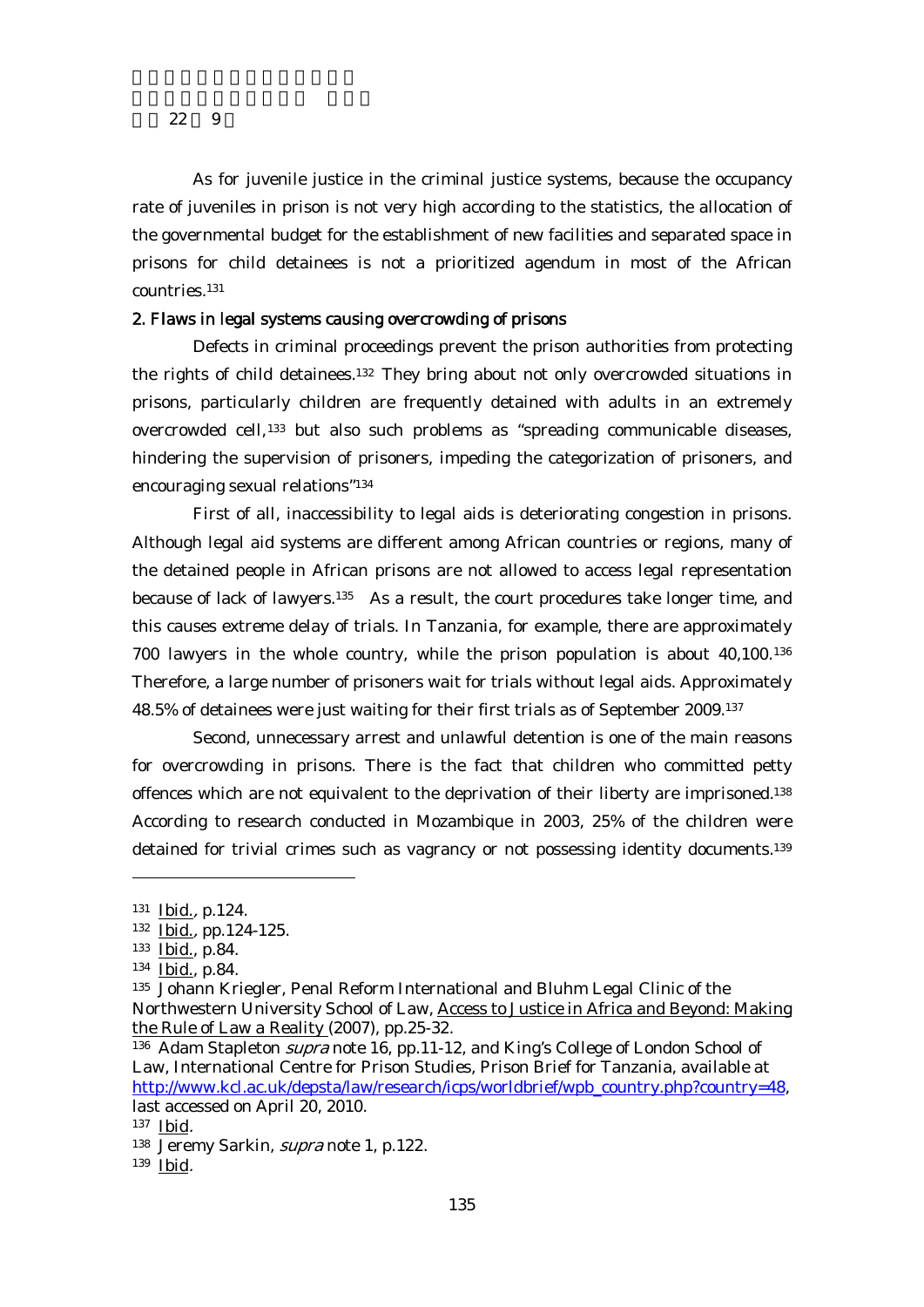The judicial authority neglected to give children alternatives to imprisonment by considering seriousness and the nature of the crime they committed as well as personal circumstances and other compelling reasons.140

The police authorities sometimes arrest and detain people without evidence or legal basis.141 Although Article 14 of the Constitution of Ghana provides that "a person who is arrested, restricted, or detained upon reasonable suspicion of his having committed or being about to commit a criminal offence…and who is not released shall be brought a court within forty-eight hours after the arrest"142, offenders are often arrested without a reasonable suspicion, and detained more than forty-eight hours.<sup>143</sup> Although the laws are very clear, such laws are not actually applied.

Third, tough bail conditions in African countries are contributing to congestion in prisons.144 For example, South Africa has not established a clear standard to balance between the right of the accused to bail and the protection of the victim.145 As a result, potentially qualified offenders for bail are detained for a long time.146 The bail should be more affordable for the accused who committed petty crime for the purpose of the social reintegration of the accused. In Accra of Ghana, for example, it is estimated that a court granted bail to between 65-75% of the 650 prisoners in the St. James Fort Prison.147 However, these people remained detained because they could not "pay a surety to the court for their future attendance."148 Other statistics in Kenyan prisons show that "among the total number of prisoners who had committed bailable offences, 86% were granted bail but could not afford the financial terms set by the court."149 In addition, even people who can pay bail are waiting for a bail hearing in a prison for a long time.150 Long period of time awaiting the bail hearing invalidates the bail system itself.

<sup>140</sup> Ibid., p.85.

<sup>141</sup> Ibid.

<sup>142</sup> The Constitution, the Republic of Ghana, Article 14 (1992)

<sup>&</sup>lt;sup>143</sup> Jeremy Sarkin, *supra* note 1, p.85 and 92 footnote 13.

<sup>144</sup> Ibid.

<sup>145</sup> Vera Institute of Justice, South African Bureau of Justice Assistance, available at http://www.vera.org/project/project1\_3.asp?section\_id=9&project\_id=29&sub\_section\_id  $=38$ , last accessed on March 28, 2008.

<sup>146</sup> Ibid.

<sup>147</sup> Adam Stapleton, supra note 16, p.9. para.3.

<sup>148</sup> Ibid., p.9. para.3.

<sup>149</sup> Ibid., p 9. para.4.

<sup>150</sup> Jeremy Sarkin, supra note 1, pp.83-88.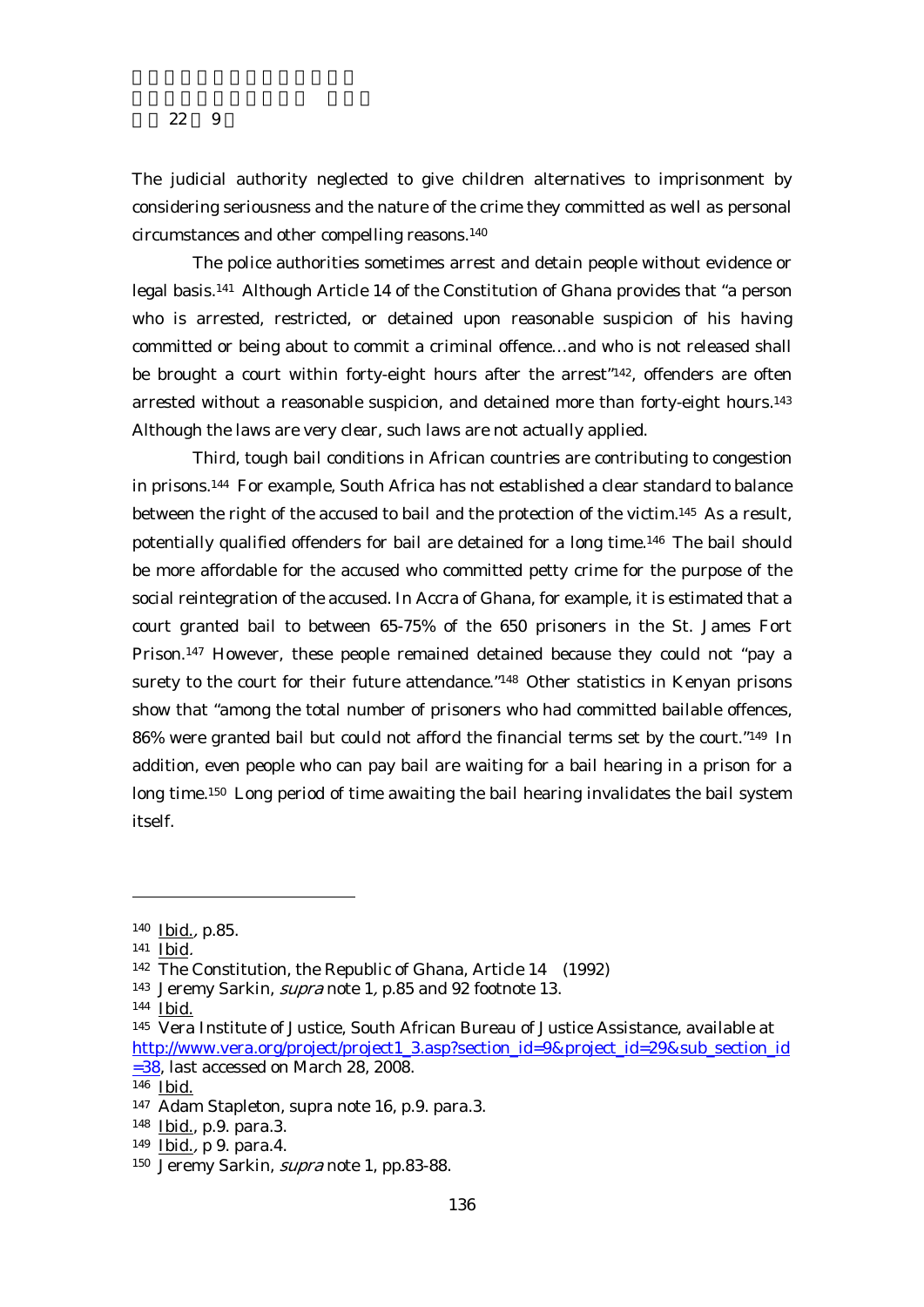Criminal proceedings in many African countries have not established the proper non-custodial methodologies such as bail, probation, and parole.

## 3. Absence of a birth registration system and data on juvenile prisoners

A birth registration and family registration system plays an important role in proving personal identification such as age, parents, birth place, and other personal information. Because many of the African countries do not have such registration systems, it is not always possible to know the exact age. In other words, it may be possible to cheat someone's age.151 Although it can be assumed that prison officials and police officers ensure the age of criminal suspects, it is sometimes reported that they try to deal with children as adults in order to escape an intricate and long process to detain children.152 For example, in Malawi, Media revealed that some police officers forced children to deceive their real age so that they were tried at a national criminal court and given a sentence as adults.153 To take another example, in Mozambique, where laws are saying that the minimum age of criminal responsibility is 16 and the minimum age of imprisonment is 18, many children under the age of 18 are actually in prison. Their age is recorded as 18 or older despite their obvious young age.154 A consultant working for the Mozambican prison authorities conducted a survey of 20 imprisoned children in 2003. It showed that "60% were 17 years old, 30% were 16 years old, and the remaining 10% were younger than 15 years old."155

Official data on the number of child prisoners is not uniformly available in Africa.156 Some countries including Sudan, Mozambique, and Ethiopia do not release information on the number of children in prison.157 However, it does not mean there are no children in prison. It can be assumed that children are imprisoned in these countries.158 The United Nations Committee on the Rights of the Child has expressed a concern that "general lack of data on children involved in the justice system contributes to imprisonment of a large number of children, and also conceals the fact."159

<sup>151</sup> Ibid., p.118.

<sup>152</sup> Ibid., p.118 and footnote 6.

<sup>153</sup> Ibid., p.118. para.4.

<sup>154</sup> Ibid., para.4.

<sup>155</sup> Ibid., para.4. (October 2003)

<sup>156</sup> Ibid., para.3.

<sup>&</sup>lt;sup>157</sup> Ibid., para.3.see, also, King's College of London, World Prison Brief, Africa, available at http://www.kcl.ac.uk/depsta/law/research/icps/worldbrief/?search=africa&x=Africa, last accessed on April 27, 2008.

<sup>158</sup> Ibid., para.2.

<sup>159</sup> Ibid., para.3.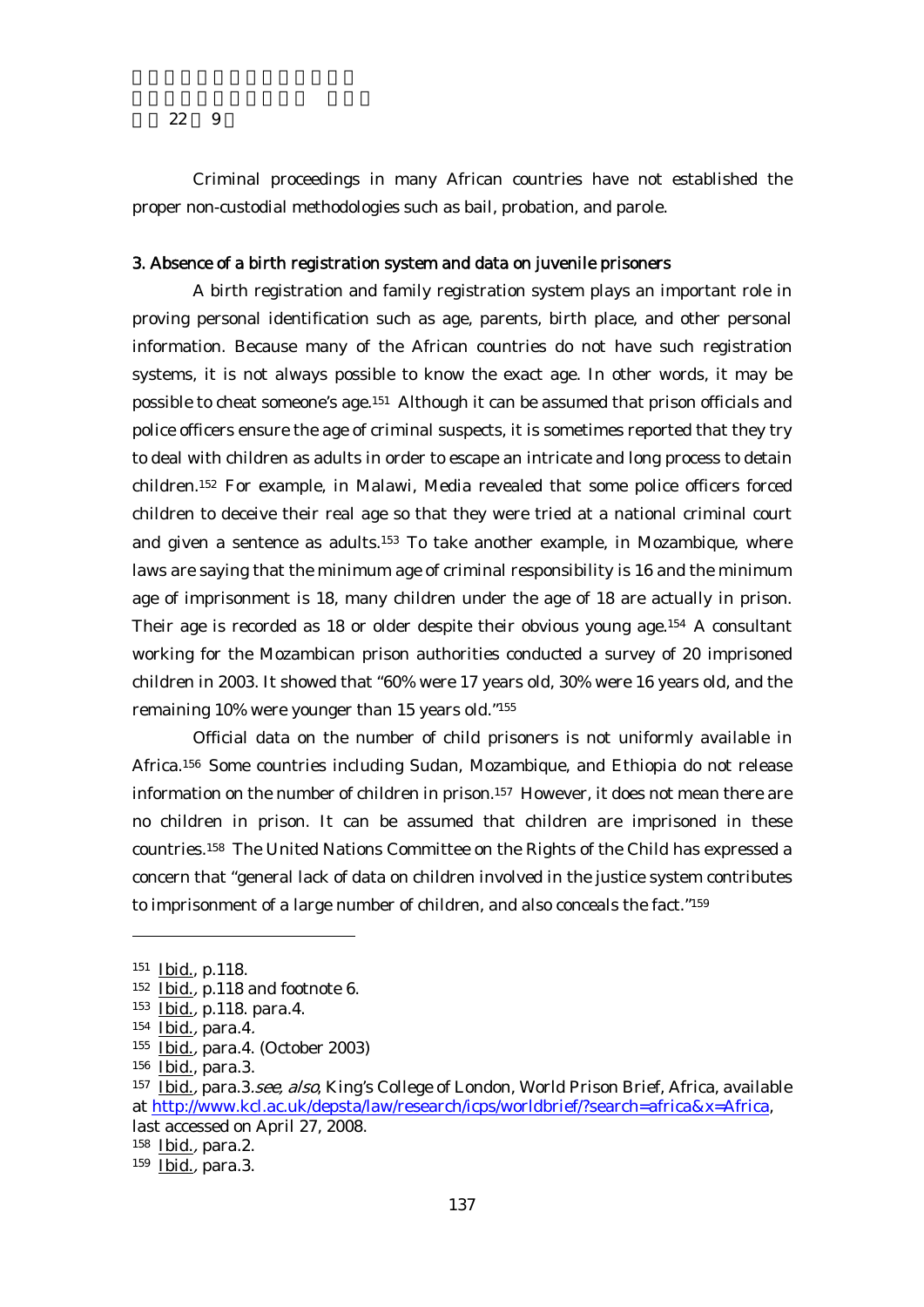#### 4. Lack of parental responsibility to take care of children

Lack of parental responsibility to look after children brings about delinquent behavior of children. According to UNICEF, approximately one in four children became an orphan in Zimbabwe as of 2008. It meant more than 1.5 million orphans existed in the country.160 A child rights activist in Malawi stated that "there are cases where parents leave children, some as young as eight, on their own to fend for themselves and this creates room for abusive people to come in." Without doubt, unemployment, economic crisis, and stress in families would be main factors.<sup>161</sup>

In Zambia, there are cases that children are abused by their family members or relatives such as father, brothers, and uncles.162 It is also reported that parents forced their daughters to stay in uncle's house, and the daughters were enduring sexual abuse for years.163

Children who are living on the street are subject to sexual violence and to being involved with crime. Such children are attracted by illegal drugs and/or recruited by illegal criminal groups. They steal food or necessaries of life to survive. According to the child rights activist in Malawi, many of the abused girls come from poor families, and some of them are encouraged by their parents to seek for older men to obtain income in exchange of sexual relationship.164

## III. Reforming Criminal Proceedings for the Protection of the Rights of Children

Reforming criminal proceedings is necessary for the protection of the rights of juveniles in many African countries. Here, some reform measures are suggested, for example, rethinking of the minimum age of criminal responsibility, establishing juvenile courts, adopting restorative justice system, guaranteeing the right of access to legal counsels (paralegal advisory service), and preventing children from being criminals.

#### 1. Minimum age of criminal responsibility

<sup>160</sup> All Africa .com, Southern Africa: Trying to understand the unspeakable crime, para.3, available at http://allafrica.com/stories/200803121025.html, last accessed on April 25, 2008. 161 Ibid., para.1 and 3. 162 Ibid., para.8. 163 Ibid., para.18. 164 Ibid., para.14.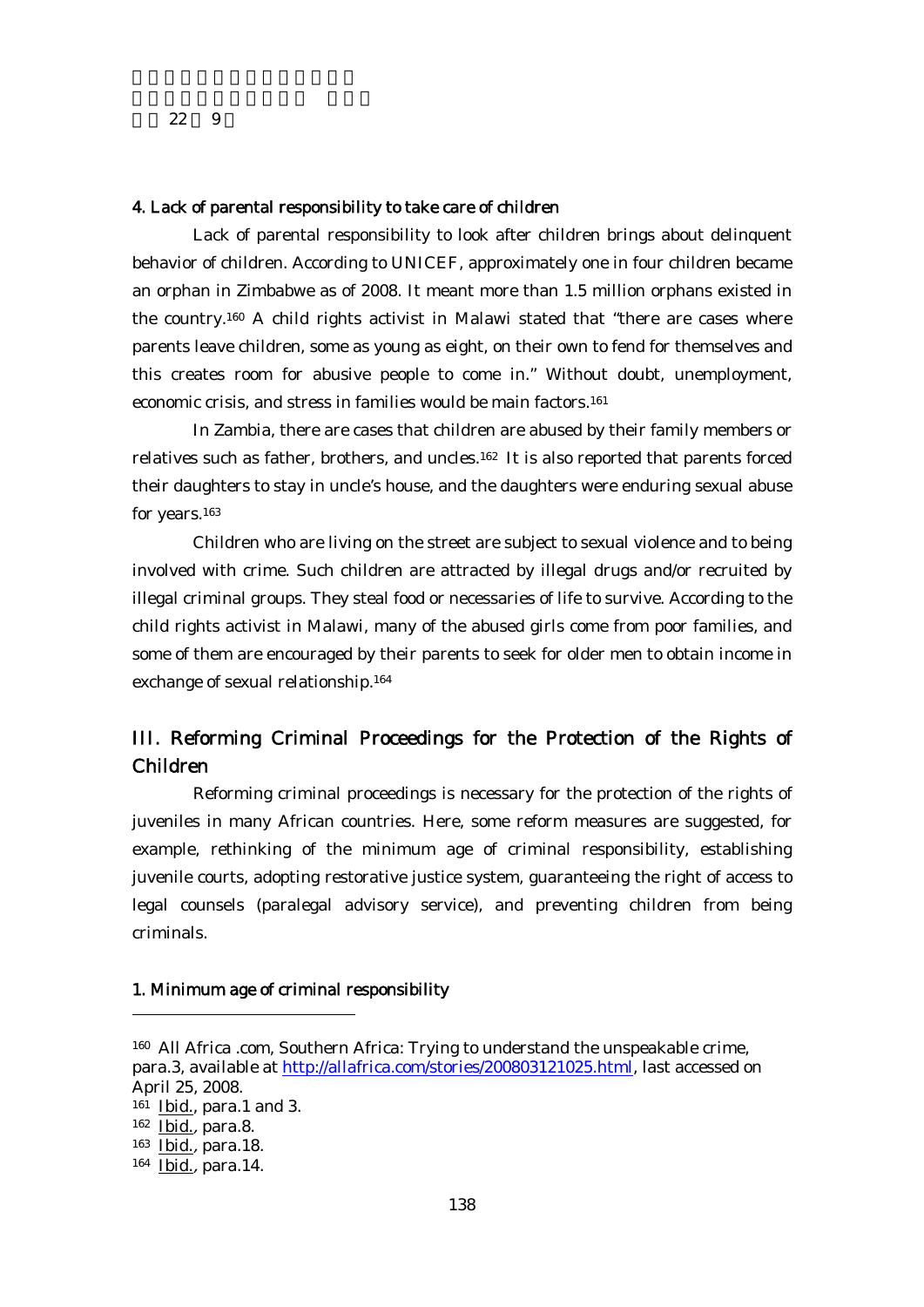-

A minimum age of criminal liability should be set in accordance with the international standard, namely more than 10 years old.165 Many African countries set the age of criminal responsibility as 10 years old or below, for instance, Sudan (7 years old), Sierra Leone (10), Ghana (7), Egypt (7), Gambia (7), Zambia (7), Nigeria (7), Ethiopia (9), Kenya (8), Malawi (7), Tanzania (7), Zimbabwe (7), Namibia (7), and South Africa (7).166 Remarkably, some African states including Togo refuse to set a certain age for criminal responsibility in order to leave the discretion to prosecutors and judges and to discuss whether or not child defendants are capable of understanding what he/she have done is wrong and criminal proceedings.<sup>167</sup>

Article 40 (3) (a) of the CRC only provides "The establishment of a minimum age below which children shall be presumed not to have the capacity to infringe the penal law."168 Also, the Beijing Rules 4.1 encourages governments to set an appropriate minimum age of criminal capacities based on the moral and psychological components of children rather than tradition and culture or public demand in their states.169 Although neither the CRC nor the Beijing Rules designates any particular minimum age of criminal responsibility, the Committee of the Rights of the Child has continuously indicated that a reasonable minimum age of criminal responsibility would be more than 10. The Committee encourages countries where the age is set at 10 or below to raise the age.<sup>170</sup> The Beijing Rules 4.1 also insists on the importance of setting a reasonable minimum age of criminal responsibility in criminal justice systems by stating that "[i]f the age of criminal responsibility is fixed too low or if there is no lower age limit at all, the notion of responsibility would become meaningless. In general, there is a close relationship between the notion of responsibility for delinquent or criminal

UNICEF, international juvenile justice and related issues, available at

http://en.wikipedia.org/wiki/Age\_of\_criminal\_responsibility, last accessed on March 28, 2008, and At What age?, available at

167 Ibid., Wikipedia, Defense of infancy, available at

<sup>165</sup> Penal Reform International, juvenile justice, 10 Point Plan for Juvenile Justice, available at http://www.penalreform.org/10-point-plan-for-juvenile-justice.html, last accessed on March 10, 2008.

<sup>166</sup> These figures are from various sources: UNICEF, innocenti digest, juvenile justice, supra note 85, p.5,

http://zimmer.csufresno.edu/~haralds/FOREIGNJUVJUS.htm, last accessed on March 28, 2008, Wikipedia, Defense of infancy, available at

http://www.right-to-education.org/content/age/table.html, last accessed on March 30, 2008.

http://www.right-to-education.org/content/age/table.html

<sup>&</sup>lt;sup>168</sup> The Convention of the Rights of the Child, *supra* note 2, Article 40(3) (a).

<sup>&</sup>lt;sup>169</sup> The Beijing Rules, *supra* note 3, Rule 4.1.

<sup>&</sup>lt;sup>170</sup> UNICEF, Innocent Digest, juvenile justice, *supra* note 85, pp.4-5.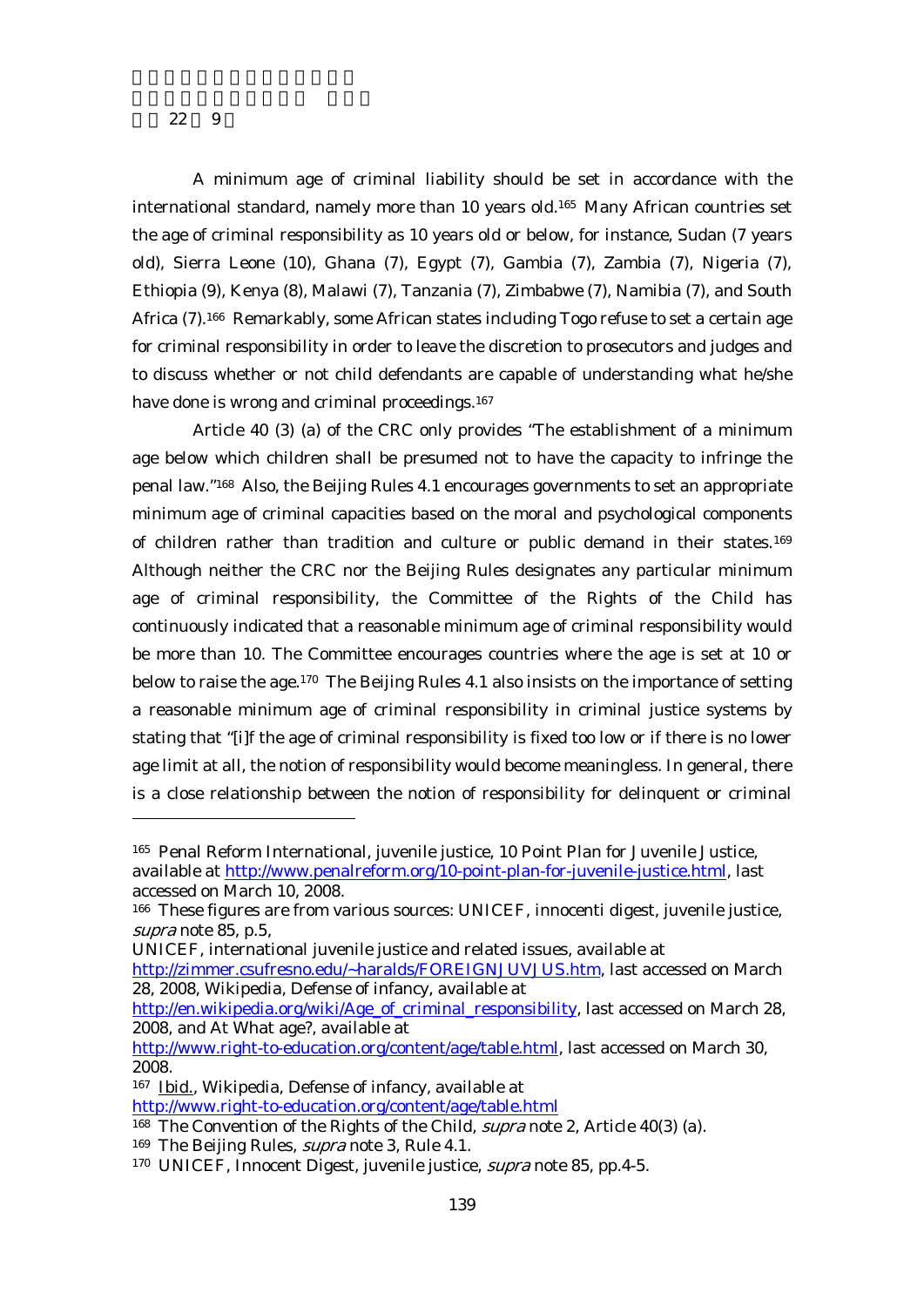behavior and other social rights and responsibilities (such as marital status, civil majority, etc.)."171

## 2. Juvenile courts

Juvenile courts are essential to achieve the protection of the rights of children. For example, in a case of Mali, it has neither a constitutional provision to protect the rights of children nor a juvenile court system.172 Some countries including Central African Republic and Liberia have juvenile courts. However, in many cases, the courts are not functioning because of insufficient resources, and lack of staff and facilities.173

Looking at the rest of the world, many countries have established juvenile courts because of the "widespread notion that children are not always fully responsible for their action."174 Trying child offenders at a formal national criminal court may not always be the best benefit for the children nor the best way for the society.

The city of Chicago in the United States of America firstly introduced a juvenile court in 1899.175 There were two principles for the establishment of the juvenile court.176 The first principle was that children were not prepared to be accountable for their activities. The second principle was that they could be rehabilitated easier than adults because of their immaturity.<sup>177</sup> In other words, juvenile courts should have authority to discipline children who violated laws. 178 According to Penal Reform International (PRI), one of the leading NGOs dealing with prison reform issues, juvenile courts with less formal legal processes should be established to try children under the age of 18 for the purpose of protecting the welfare of children.<sup>179</sup>

<sup>&</sup>lt;sup>171</sup> The Beijing Rules, *supra* note 3, Rule 4.1

<sup>172</sup> Crime and Society & Comparative Criminology tour of the world, Mali, available at http://www-rohan.sdsu.edu/faculty/rwinslow/africa/mali.html, last accessed on April 20, 2010.

<sup>173</sup> U.S. Department of States, Central African Republic, available at

http://www.state.gov/g/drl/rls/hrrpt/2003/27718.htm, last accessed on March 19, 2010. 174 Wikipedia, Juvenile Court, available at http://en.wikipedia.org/wiki/Juvenile\_court, last accessed on March 30, 2008.

<sup>175</sup> Ibid.

<sup>176</sup> David C. Anderson. "When Should Kids Go to Jail?" The American Prospect (2002), available at http://www.prospect.org/cs/articles?article=when\_should\_kids\_go\_to\_jail, last accessed on March 20, 2010.

<sup>177</sup> Wikipedia, *supra* note 173, para. 2.

<sup>178</sup> David C. Anderson, *supra* note 175, para.2.

<sup>179</sup> Penal Reform International, juvenile justice, 10 Point Plan for Juvenile Justice, supra note 164.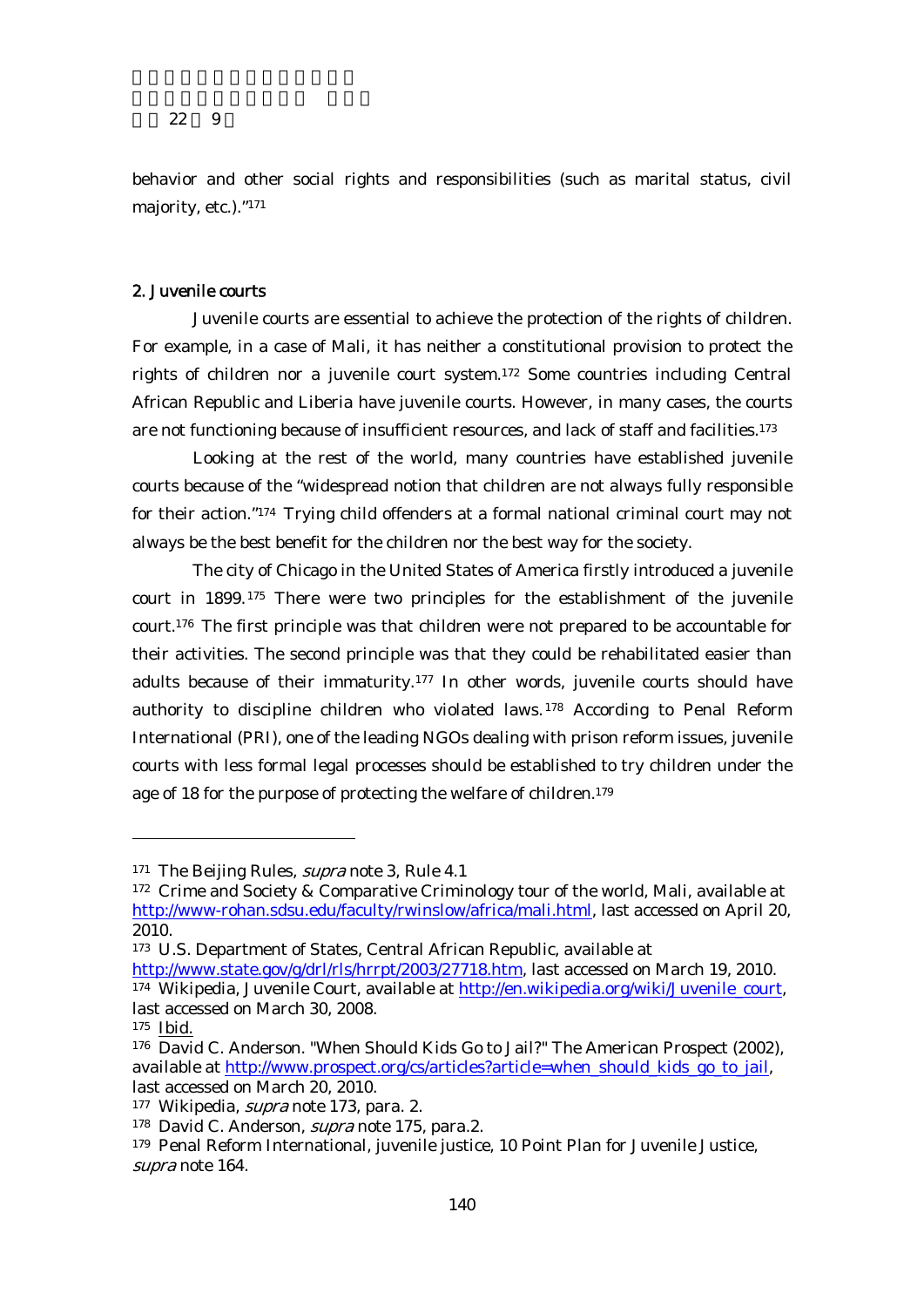#### 3. Restorative justice system, diversion, and non-custodial sentences

Adopting diversionary community alternatives to prosecution is a key to achieve juvenile justice and to reduce overcrowded conditions in African prisons.180 Some African countries have already developed their own restorative justice system. In South Africa, for example, mediation between the family of a child offender and the family of a victim is used when the juvenile perpetrator admitted his offence.<sup>181</sup> The restorative justice system would be effective for the attainment of juvenile justice in African countries where the authority of the court has not permeated in rural areas. In the Democratic Republic of the Congo, for instance, the majority of people in rural areas apply to "their chiefs and elders for the settlements of disputes and judgment even in serious criminal cases due to the absence of the court."182 They utilize the official state justice system only when they need "an official stamp."183 Their local justice system is able to achieve both goals: the protection of the rights of children and the rapid compensation for victims. First, children can be removed from the state court system. As a result, children can avoid imprisonment. Thus, they can maintain their rights to liberty, fundamental education, and staying with their family. Second, victims can obtain indemnification from perpetrators or perpetrators' family quicker than the state court proceedings can provide it. From the viewpoint of the compensation for victims, the restorative justice system is one of the most effective systems in many African countries because the formal court systems often take so long time and are frequently delayed.184

As Article 37 of the CRC<sup>185</sup> and Rule of 13.1 of the Beijing Rules<sup>186</sup> provide that the deprivation of liberty should be used only as last resort, alternative sentences to imprisonment are essential to protect the child welfare. Since children are so vulnerable to physical and psychological damages in prison, judicial authority in African countries need to recognize that imprisonment as a measure of imposing justice on children may

<sup>180</sup> Ibid.

<sup>181</sup> Prison Fellowship International, Restorative Justice, News on May 2004, available at http://www.restorativejustice.org/editions/2004/May/southafrica, last accessed on April 16, 2010.

<sup>182</sup> United Nations Office on Drug and Crime, Handbook on Restorative Justice Programmes, at 31.

<sup>183</sup> Ibid.

<sup>184</sup> Ibid.

<sup>185</sup> Convention on the Rights of the Child, *supra* note 2, Article 37.

<sup>&</sup>lt;sup>186</sup> UN Standard Minimum Rules for the Administration of Juvenile Justice, *supra* note 3, Rule 13.1.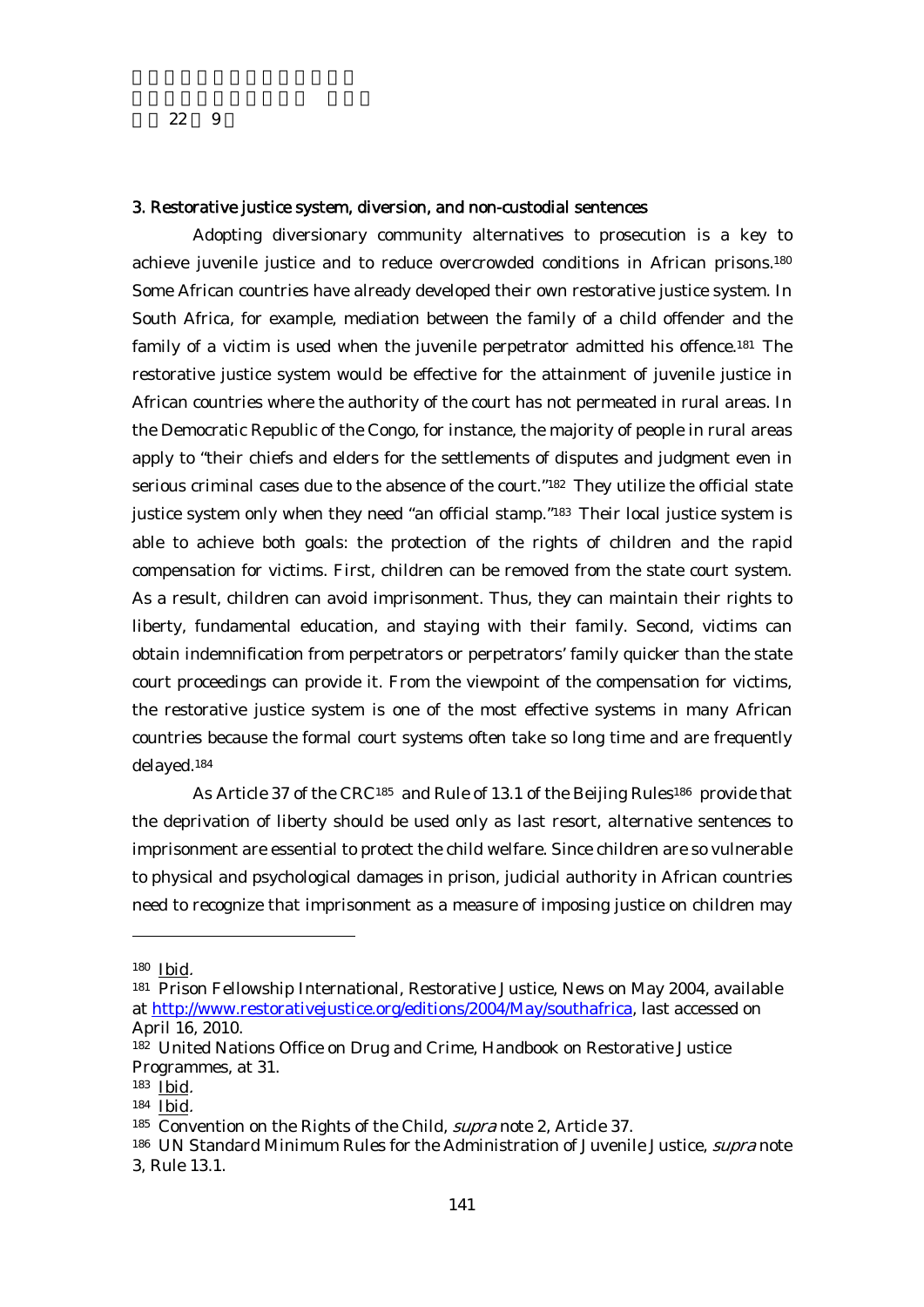not always be appropriate. The United Nations Standard Minimum Rules for Non-Custodial Measures (Tokyo Rules), which was adopted in 1986, provides a wide range of the options other than imprisonment.<sup>187</sup> For example, a sentence of community service would be one of the positive options for juvenile offenders rather than incarceration.

Since the 1990s, Zambia, Lesotho, Zimbabwe, and Namibia piloted diversion programs.188 For instance, Zambia launched a child-friendly court project in Lusaka, and introduced a community service program as one of the alternatives to incarceration in 2004.189 This program enhanced the notion that children who conflicted with the laws should be taken care and rehabilitated within the community without resorting to police and prison officers.190 These non-custodial sentences contribute to reducing reliance on incarceration, and thus, contribute to improving prison conditions.191

## 4. Paralegal advisory service

There are some good examples of legal service for child perpetrators and prisoners in African countries. Malawi and Sierra Leone have established Paralegal Advisory Service (PAS). In Malawi, for example, the number of lawyers is very small, and the cost of hiring a lawyer is very expensive.192 There are only 350 lawyers in the whole country for 12 million people. The representing ratio is 1:34,000.<sup>193</sup> In addition, lawyers are available only in southern areas of Malawi, the most populated area. There are few opportunities to access the legal aids in other regions in Malawi.194 Due to lack of financial and material resources, the Legal Aid Department of Malawi could not provide legal aids for poor people and juveniles.195 Based on such situations, PAS was launched in cooperation with experts and international NGOs in human rights fields.

<sup>187</sup> UN Standard Minimum Rules for Non-Custodial Measures (the Tokyo Rules), E.S.C Resolution 663C(XXIV) of 31 July 1957 U.N.Doc. E/3048 (1957) and 2076 (LXII) (1957). 188 Jeremy Sarkin, supra note 1, pp.126-127.

<sup>189</sup> Lucas Muntingh, Report on Child Justice in Zambia with reference to UNICEF supported program, available at

http://www.unicef.org/evaldatabase/files/Zambia\_2005\_002\_Child\_Justice.pdf, last accessed on April 20, 2010.

<sup>190</sup> Jeremy Sarkin, *supra* note 1, pp.126-127.

<sup>191</sup> Ibid.

<sup>192</sup> Adam Stapleton, *supra* note 16, p.13, table 1, Malawi.

<sup>193</sup> Ibid.

<sup>194</sup> Hillery Anderson, Justice Delayed in Criminal Justice System Paralegals vs. Lawyers, University of Wales Bangor, at 2, issued January 2006, available at www.geocities.com/cjf\_india/anderson.pdf, last accessed on April 25, 2008. 195 Ibid., pp.1-2.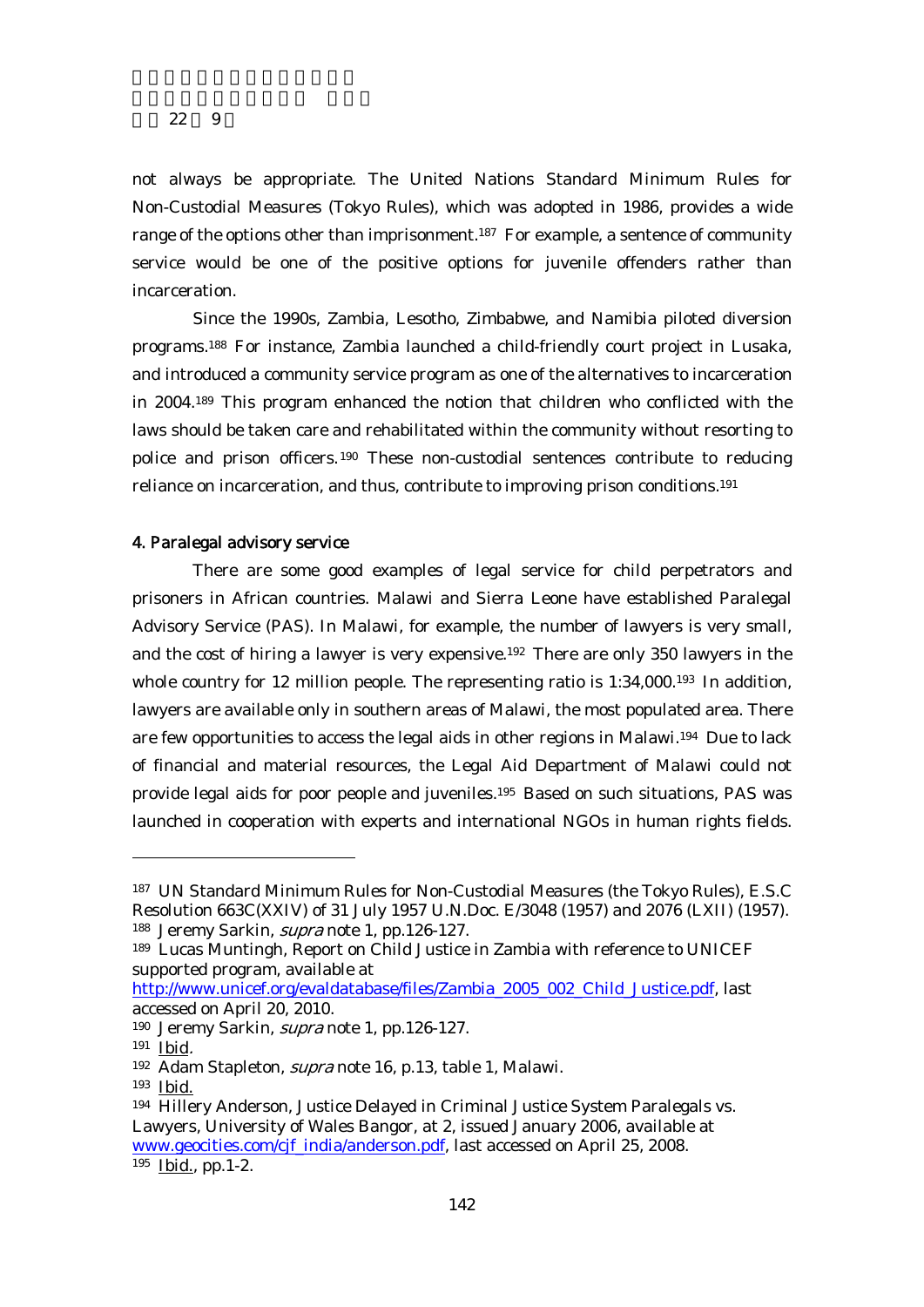PAS is provided by an advisory group which is composed of non-qualified lawyers, but legally trained people on the front-line of the criminal justice system. The purpose of PAS is to advocate the welfare of prisoners, particularly vulnerable people including women, children, mentally ill people, and foreign inmates.196

Paralegals work to promote release of prisoners by means of bail, discharge of a case, and dismissal or release of prisoners by making compensation for damage to a victim. Paralegals also teach legal processes, and the rights and safeguards under Malawi laws to criminal suspects and prisoners. Many paralegals assist juvenile offenders at the police stations when they are interviewed by criminal investigators and when the screening of juveniles for diversion programs is conducted.197 Actually, PAS has successfully diverted a number of children who violated a law from the criminal proceedings.198 For example, during the first six months of the PAS pilot scheme, over 30 juveniles were diverted from involvement in the criminal proceedings in Malawi.199

#### 5. Crime prevention

Since there are compelling factors which make children become perpetrators such as family problems or extremely poor living conditions, it is important to establish an environment where children can stay home with family and concentrate on school life and vocational training without being involved with crime. Building sound homey environment and educational surroundings is effective to prevent children from being criminals. Although the economic situation of each family largely influences the way of fostering children, the government should take some measures to enhance parents' responsibility to take care of their children and to provide minimum education for children in order to reduce the number of juvenile crime.

First of all, governments or the educational authorities in Africa should plant in people's mind the importance of fulfilling the responsibility of parents. Parents have a great role in educating their children. Children learn from parents about how to talk, walk, communicate with others, and behave in society. They also look to parents to determine what is right and what is wrong.<sup>200</sup> Therefore, parents would be the best

<sup>196</sup> Ibid., p.4.

<sup>197</sup> Ibid., p.5.

<sup>198</sup> Ibid., p.7.

<sup>199</sup> Ibid., p.7. (in 2004)

<sup>200</sup> National Crime Prevention Council, Parents, available at

http://www.ncpc.org/topics/by-audience/parents, last accessed on April 26, 2010.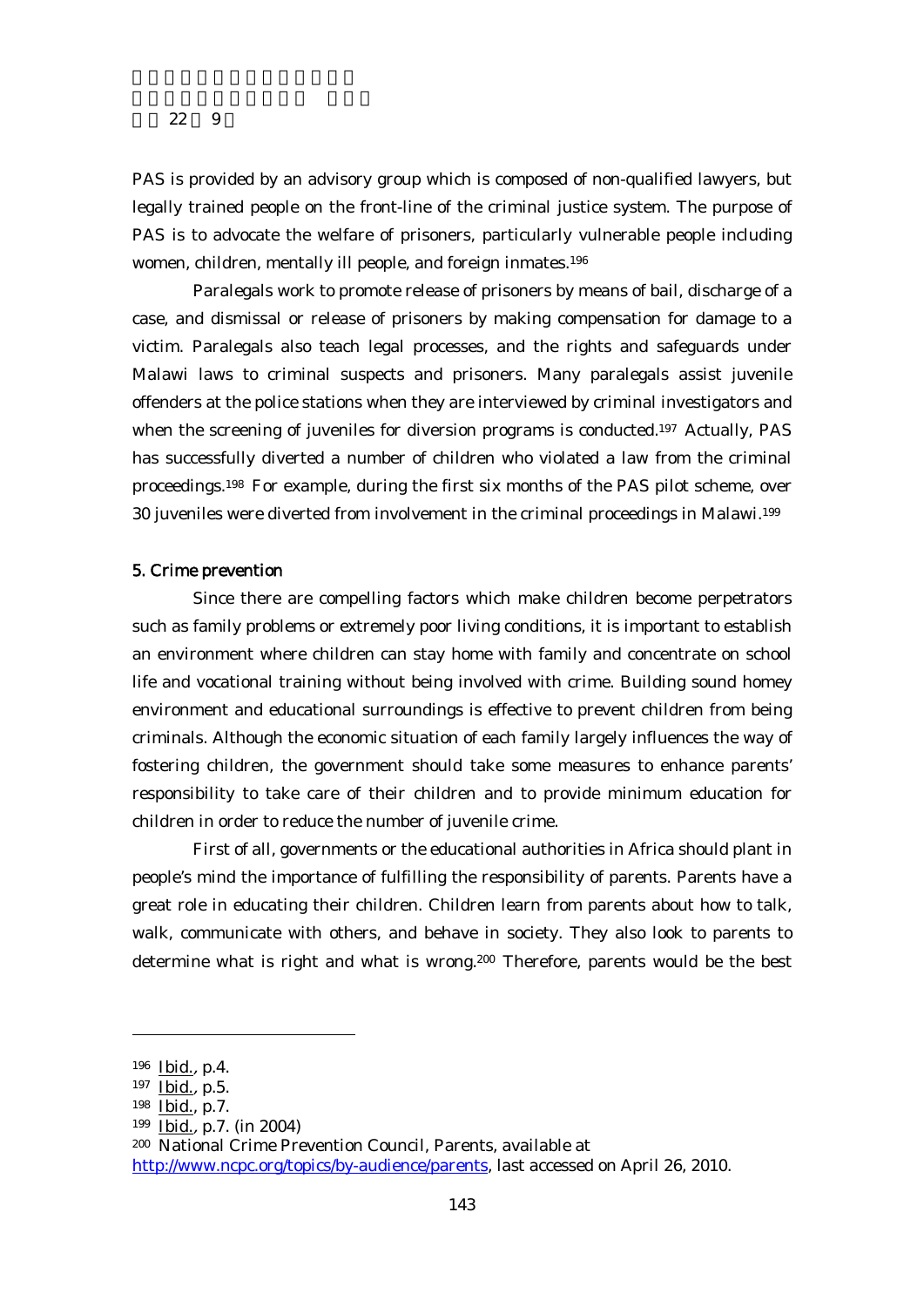resource to keep their children safe and healthy, and accordingly, to reduce juvenile crime.201

Also, the governments should establish orphanages which accommodate children living on the street. In African countries, there are many children whose parents died because of prolonged civil wars and/or conflicts, and children who were abandoned by their parents due to an extremely poor economic situation.<sup>202</sup> Such children are seriously vulnerable to crime and are attracting criminal groups.

In addition, the governments need to acknowledge that primary education must be compulsory and free for all children<sup>203</sup>. This is one of the obligations of the governments under the CRC and the ICESCR.204 It is essential to provide fundamental education to all children in order to prevent them from being involved with illegal acts. This is because, generally speaking, the majority of prisoners are from a sector of the community in which they do not have access to primary education and thus, do not have literacy.205 This is conspicuous, especially in many African countries where the general population has few educational opportunities. 206 Children are bearers who have responsibilities of the nation in the future. The nation will not be developed without basic education for the children.

Providing rehabilitation and reintegration programs for children in prison is also necessary to prevent recidivism of children. The available data show that African prisons have not succeeded in reducing the recidivism rate.207 Mauritius, for example, had "a recidivism rate of between 64% and 74% among male prisoners, and between 47% and 67% among females in 2001." 208 In South Africa, although no official information exists, it was estimated that "a recidivism rate was between 66% and 94%" in 2001.209 These figures are very high. While these high rates do not show the rate of repeated crimes committed by juveniles, it would be possible to assume that the recidivism rate of juveniles was also high. And it does show that "rehabilitation and

-

209 Ibid., para.3.

<sup>201</sup> Ibid.

<sup>&</sup>lt;sup>202</sup> All Africa .com, Southern Africa: Trying to understand the unspeakable crime, *supra* note 159.

<sup>203</sup> The CRC, supra note 2, Article 28.

<sup>&</sup>lt;sup>204</sup> International Convention on Economic, Social and Cultural Rights, *supra* note 41. Article 13.

<sup>205</sup> Jeremy Sarkin, supra note 1, p.161, para.1.

<sup>206</sup> Ibid., para.1 and footnote 9.

<sup>207</sup> Ibid., p.172, para.3.

<sup>208</sup> Ibid., para. 3.[The Impact of rehabilitation and reintegration services on prisoners]